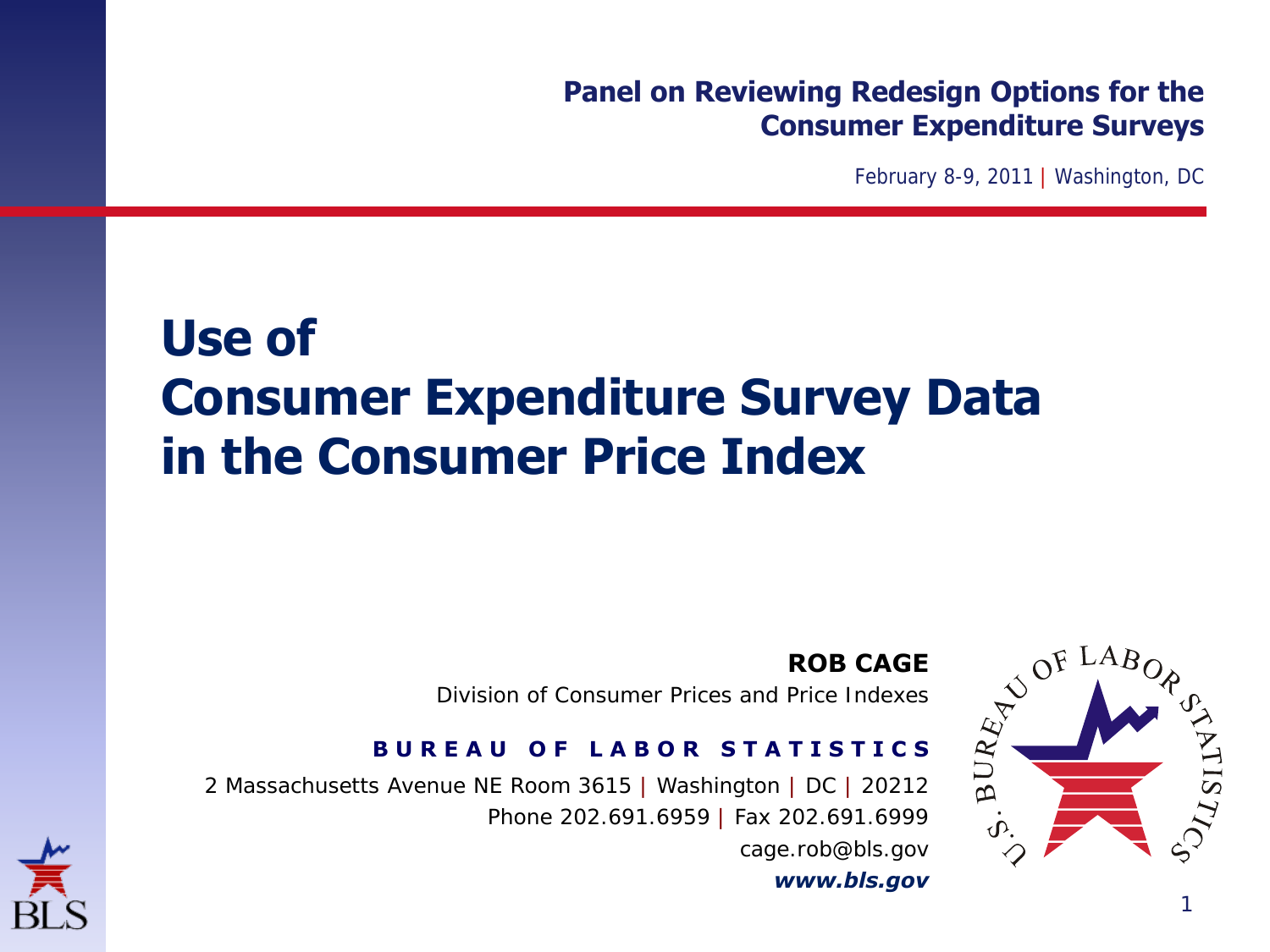#### **Agenda**



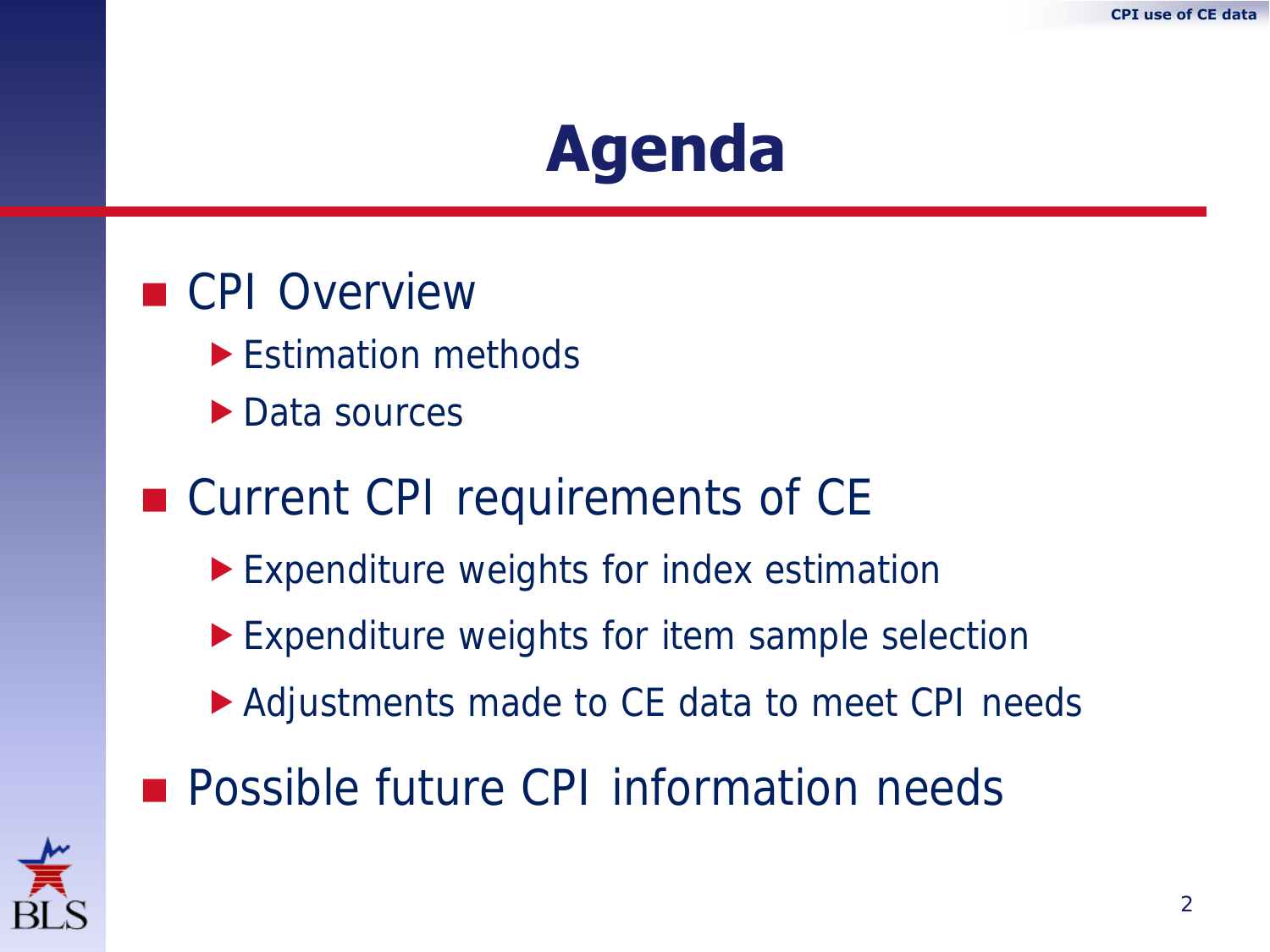#### **CPI Overview**

 $CPI$  = measure of average change over time in the prices paid by consumers

$$
\sum_{i} \sum_{i} P_{i} \times_{i} Q_{i}
$$
\n
$$
i \sum_{i} P_{i} \times_{i} Q_{i}
$$

The minimum expenditure  $(P_t Q_t)$  on a set of consumption items (i) required in comparison period (t) to attain the same level of satisfaction or utility (U<sub>0</sub>) achieved in base period (0), divided by the actual expenditure  $(P_0Q_0)$  on those items (i) in base period (0)

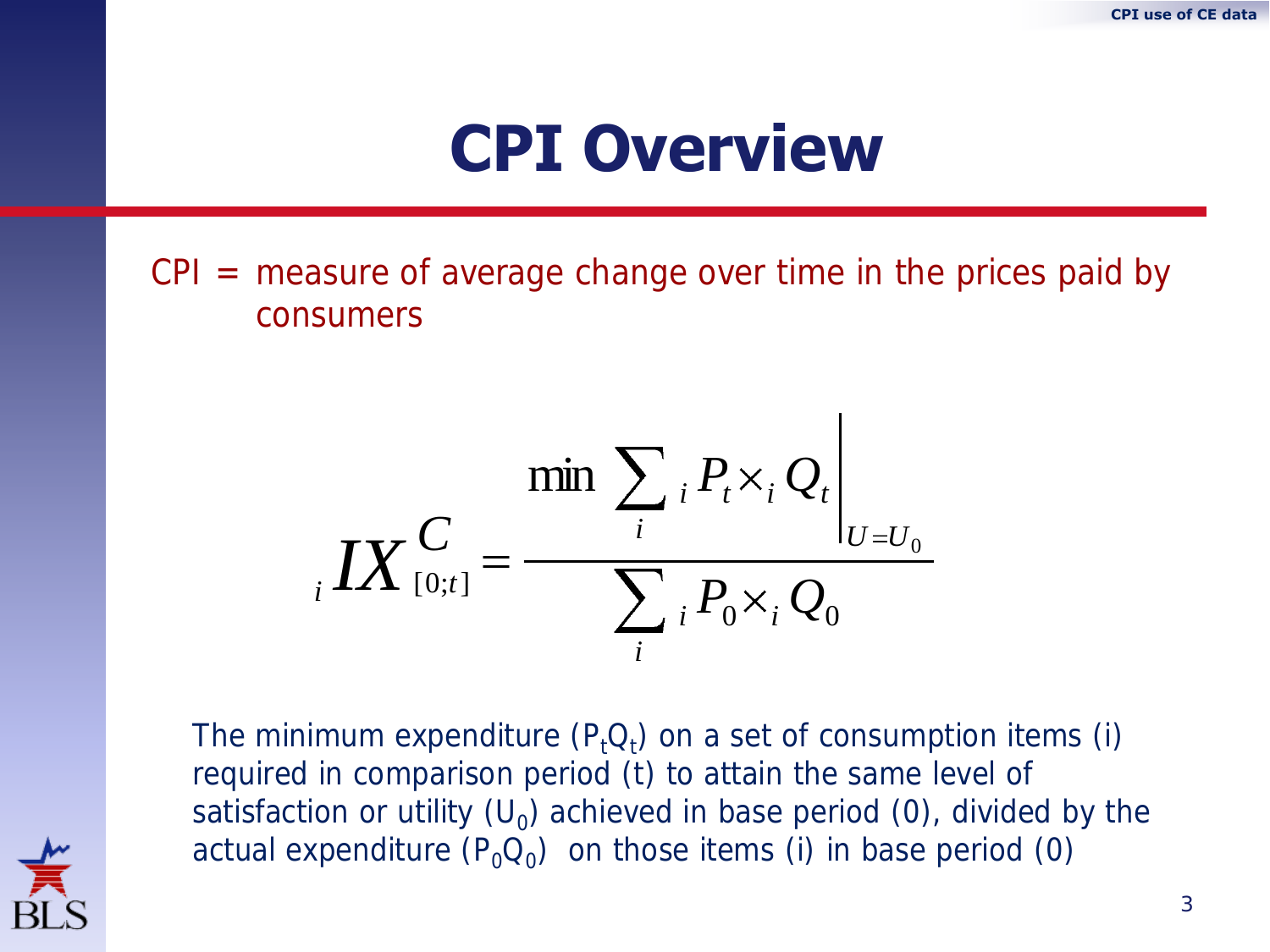**CPI use of CE data**

#### **CPI Overview**

$$
\left. \underset{i}{\mathbf{IX}}\right|_{[0;t]} = \frac{\min \sum_{i} P_{t} \times_{i} Q_{t}}{\sum_{i} P_{0} \times_{i} Q_{0}}
$$



4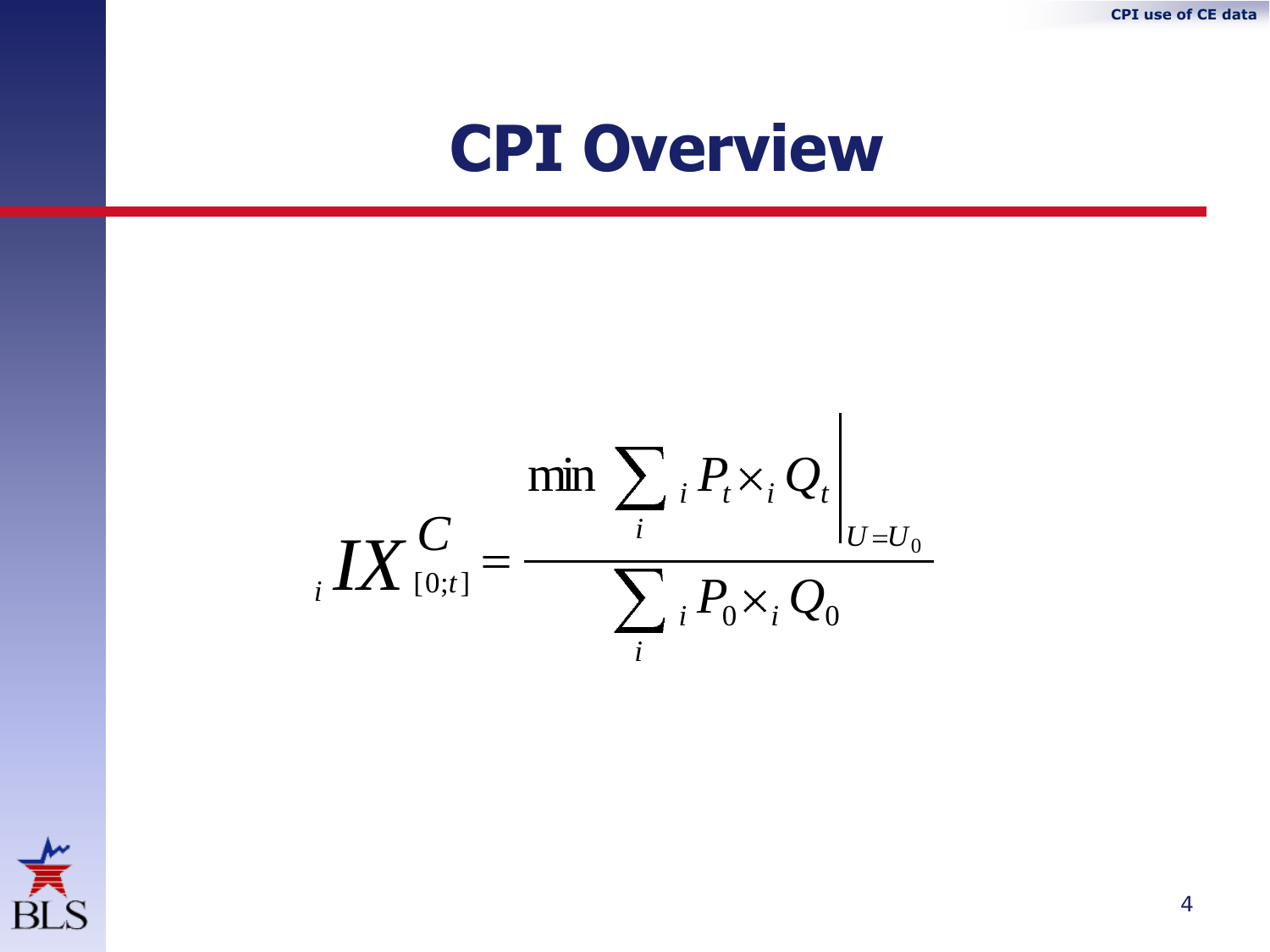#### **CPI Overview - Formulas**

**Geometric Mean Index:**  
\n
$$
i X_{[0:t]}^C = \frac{\sum_i P_i X_i Q_i \Big|_{U = U_0}}{\sum_i P_i X_i Q_0}
$$
\n
$$
i X_{[t-1,t]}^G = e^{\left(\frac{\sum_i |PQ|_b \times \ln\left(\frac{P_t}{P_{t-1}}\right)}{\sum_i |PQ|_b}\right)}
$$
\n**Langeyres Index:**  
\n
$$
i X_{[t-1,t]}^G = \frac{\sum_i |PQ_b|}{\sum_i |P_{t-1}Q_b|}
$$
\n**Tornqvist Index:**  
\n
$$
\left(\frac{\sum_i \frac{|PQ|_{t-1}}{2} \times \ln\left(\frac{P_t}{P_{t-1}}\right)}{\sum_i |PQ|_{t-1}} + \frac{\sum_i \frac{|PQ|_t}{2} \times \ln\left(\frac{P_t}{P_{t-1}}\right)}{\sum_i |PQ|_t}\right)
$$

*i*

*T*

 $\sum_{t=1,t}^{\infty} I X_{t-1,t} = e^{\lambda t}$ 

$$
\sum_{\text{BLS}}^{\prime\prime}
$$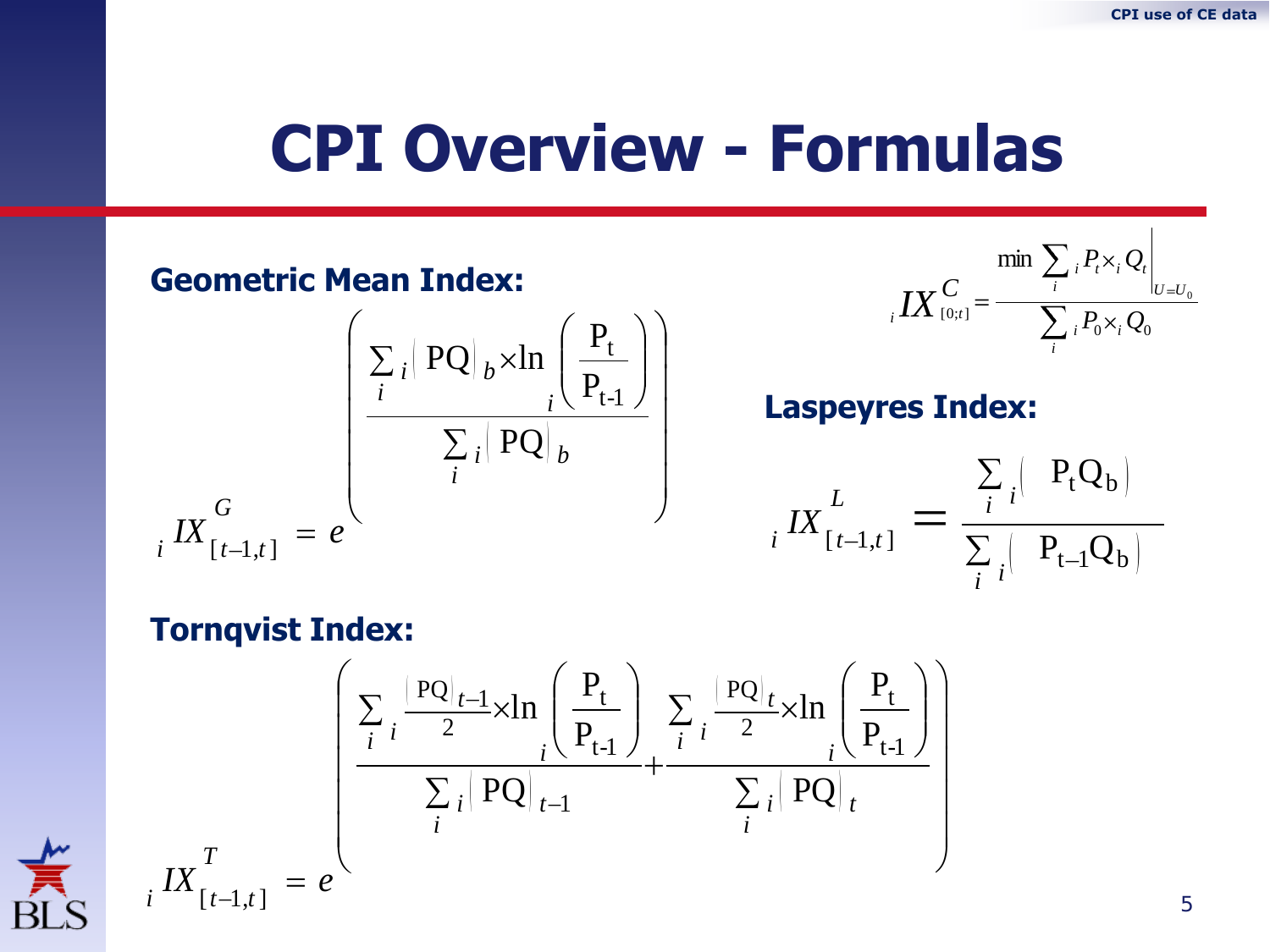#### **CPI Overview - Formulas**





 $b=$  calendar period of expenditure weight;  $t =$  month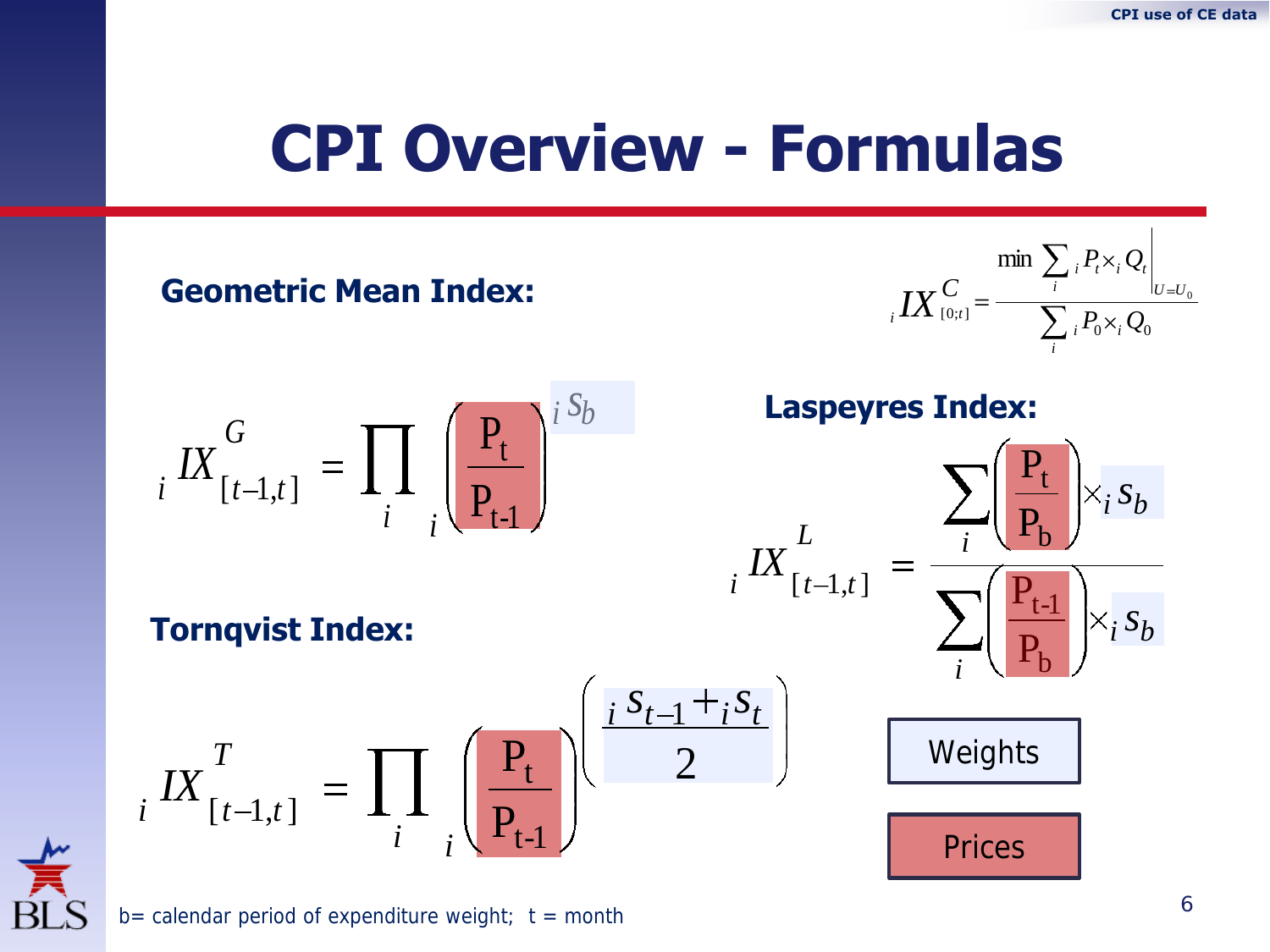# **CPI Overview - Surveys**

#### Point-of-Purchase Survey (TPOPS)

- Outlet sampling frame for **C&S** Pricing Survey
- Primary source of **weights** at the basic level of index estimation
- 2. Pricing Survey (C&S)
	- **Source of prices** for goods and services
	- 3. Housing Survey (HOUSING)
		- **Source of prices for rent and owner's equivalent rent**

*Household surveys administered by Census*

*BLS Surveys*

- 4. Consumer Expenditure Surveys (CE)
	- Exclusive source of **weights** at aggregate level of estimation
	- Also used to select the categories of items to price in **C&S**



7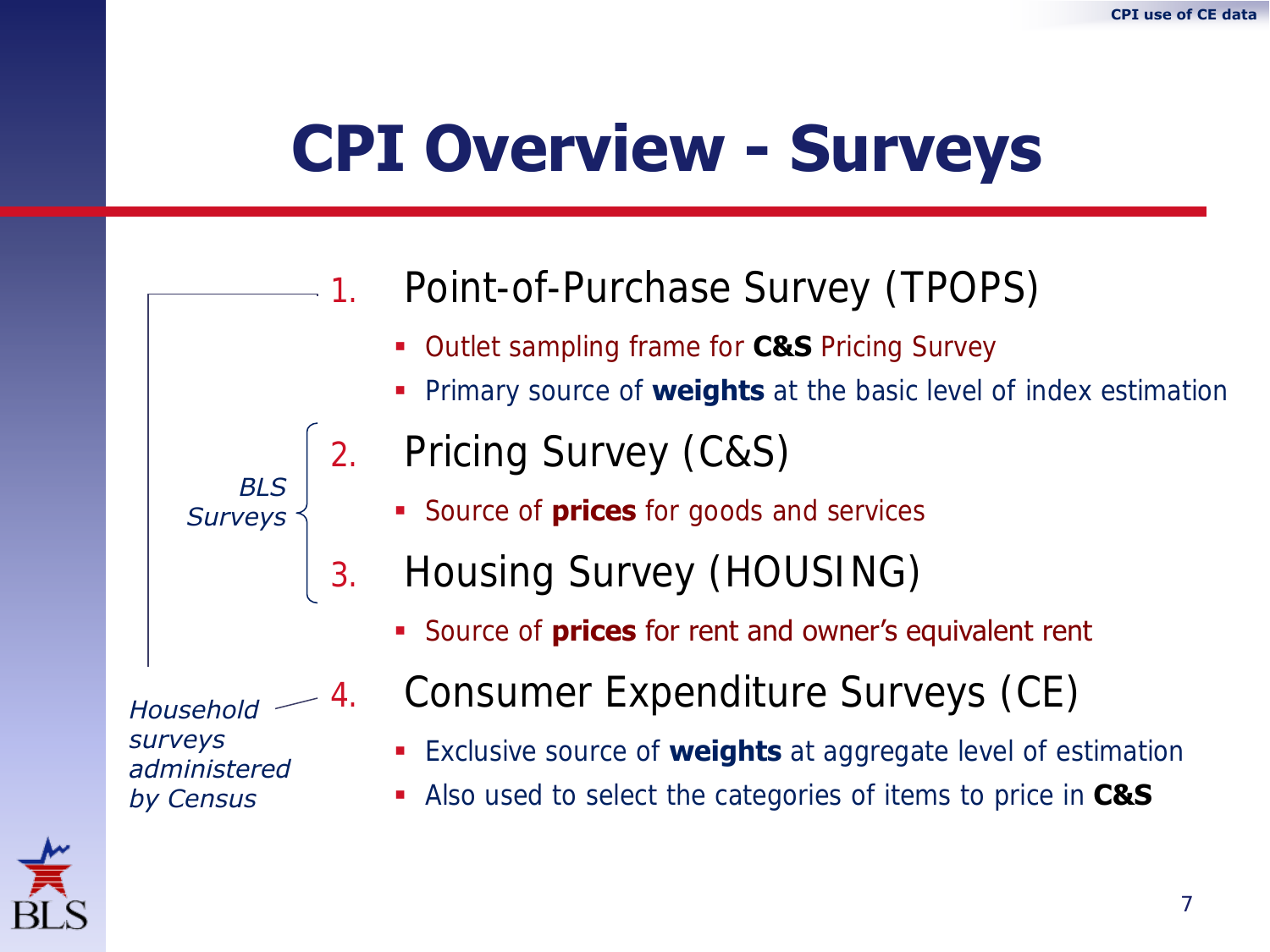# **CPI Overview – Estimation Steps**



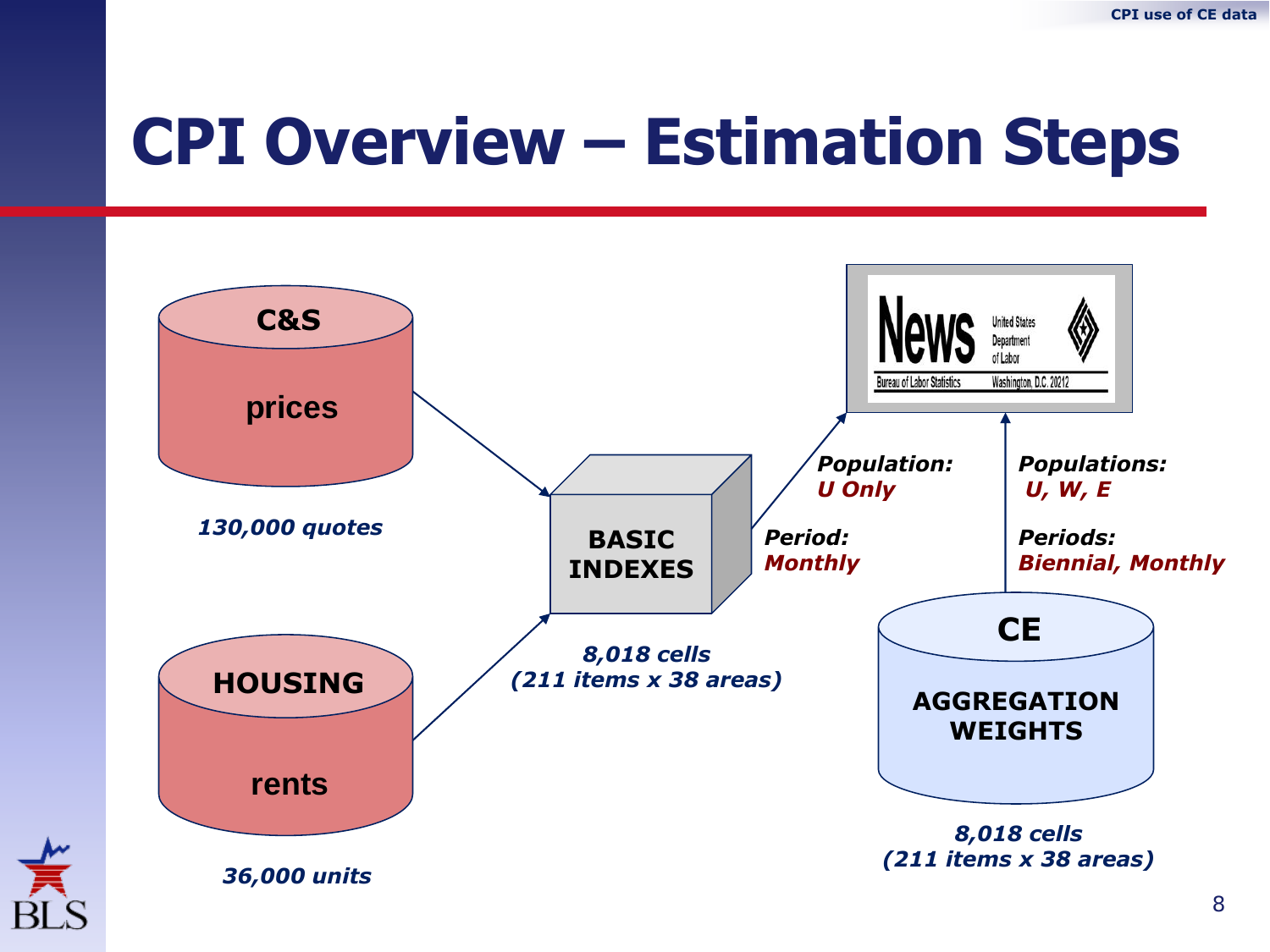# **CPI Data Requirements**

#### **Demographics**

- Urban non-institutional population for the CPI-U
	- 88% of total U.S. population
- ▶ Consumer units living in urban areas for which a majority of income is earned in wage-earning or clerical occupations for the CPI-W

– 29% of total U.S. population

Consumer units where the reference person or spouse is 62 years of age or older for the CPI-E

– 16% of total U.S. population

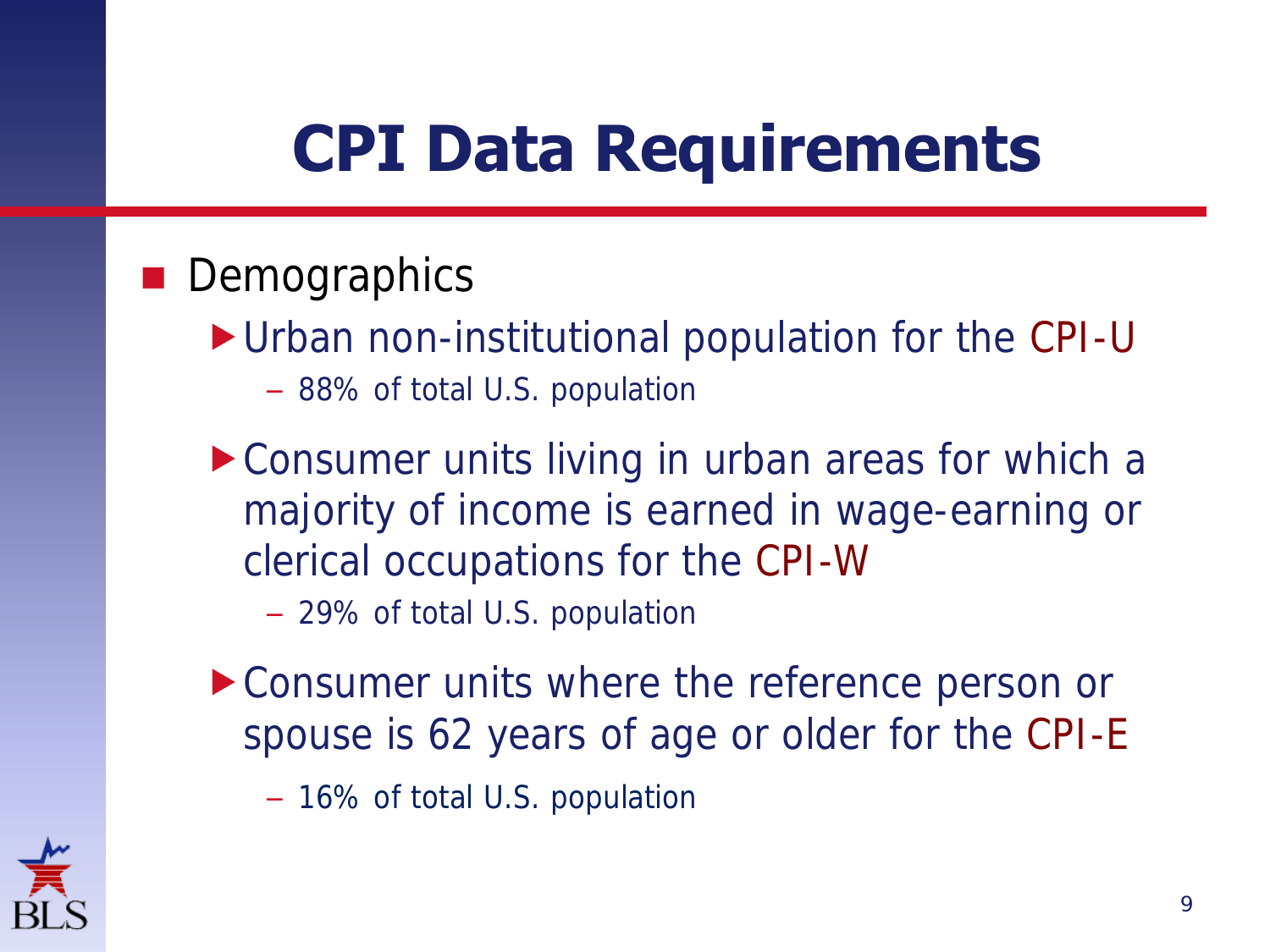# **CPI Data Requirements**

#### **Expenditures**

- ▶ Net out-of-pocket expenses for all consumer products and services within CPI's scope, at the appropriate level of:
	- Consumption detail
	- Geography
	- Periodicity
- Acquisition approach to 'expenditure' definition
	- Exception: Owner's Equivalent Rent
- **Timeliness** 
	- September 1 deadline for all expenditure data for the previous calendar year (for calculation of January indexes of the following year, published in February)

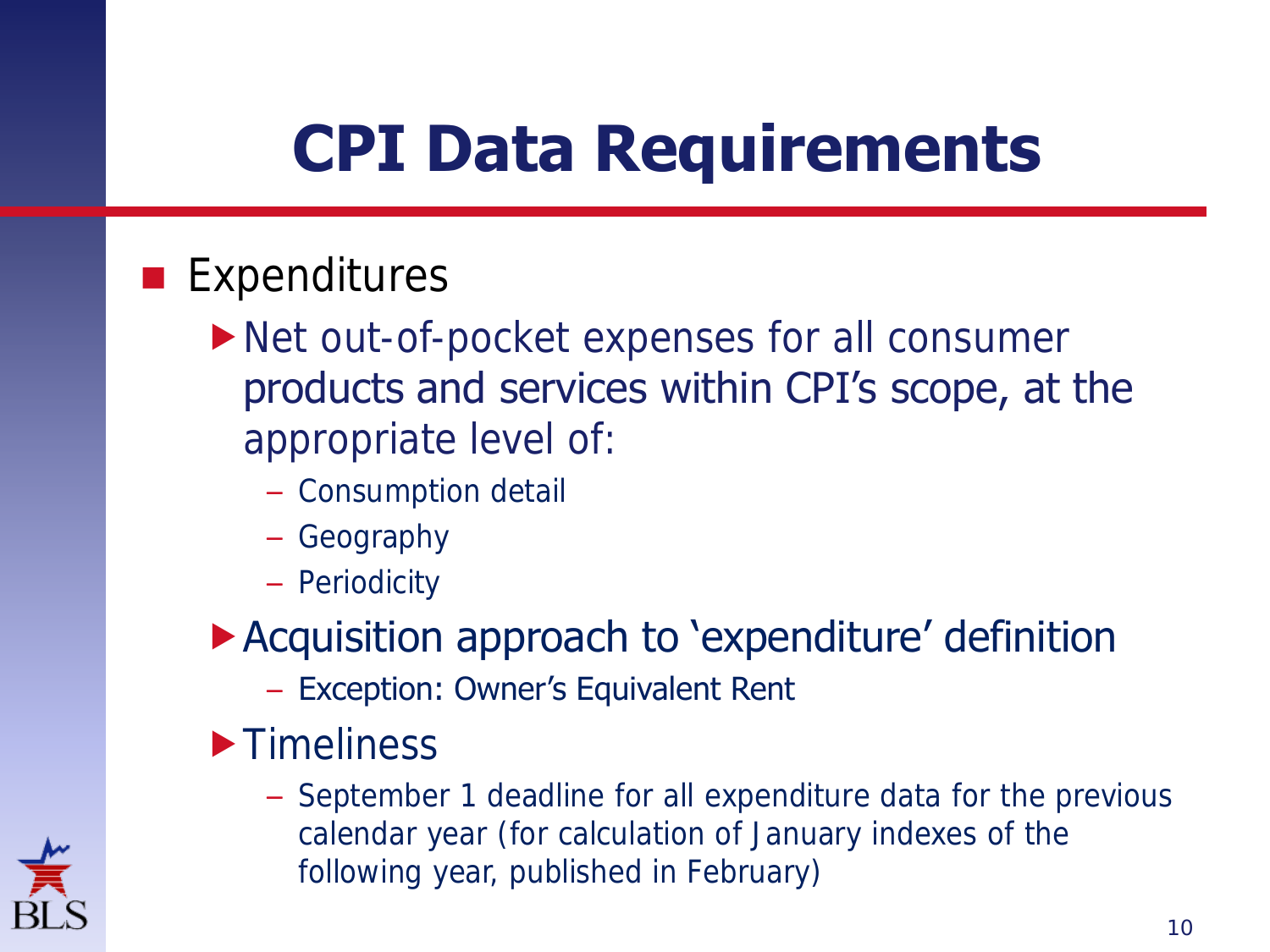### **CPI Data Requirements: Consumption Item Detail**





| <b>LEVEL</b>            | $\mathbf n$ | <b>CODE</b> | <b>DESCRIPTION</b>                   |
|-------------------------|-------------|-------------|--------------------------------------|
|                         |             |             |                                      |
| Universel               | $\infty$    |             | All consumer expenses                |
|                         |             |             |                                      |
| Market Basket Items     | $\infty$    |             | Eligible goods and services          |
|                         |             |             |                                      |
| All CPI Items           |             | $1$ SAO     | All-items                            |
| Major Group             | 8           | <b>SAH</b>  | Housing                              |
|                         |             |             |                                      |
| Expenditure Class       | 70          | <b>SEHK</b> | Appliances                           |
|                         |             |             |                                      |
| Item Stratum            | 211         |             | <b>SEHK01 Major Appliances</b>       |
|                         |             |             |                                      |
| 303<br>Entry Level Item |             | SEHK011     | Refrigerators and freezers           |
|                         |             | SEHK012     | <b>Washers and Dryers</b>            |
|                         |             | SEHK013     | Stoves and cooktops                  |
|                         |             | SEHK014     | Microwave ovens                      |
|                         |             |             |                                      |
| Sampled quote 130,000   |             |             | LG front-loading, energy-star washer |

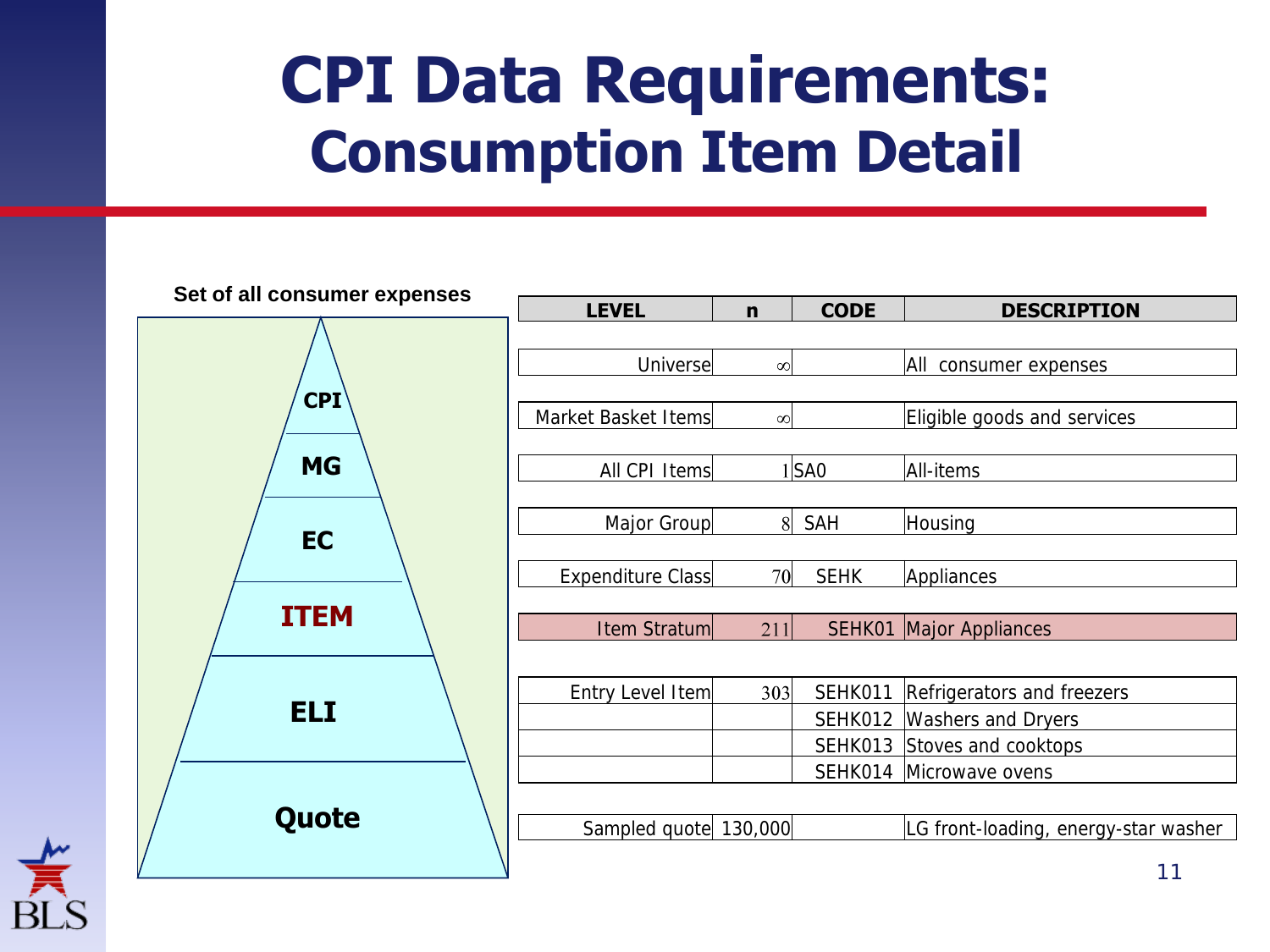## **CPI Data Requirements: Geographic Detail**



<span id="page-11-0"></span>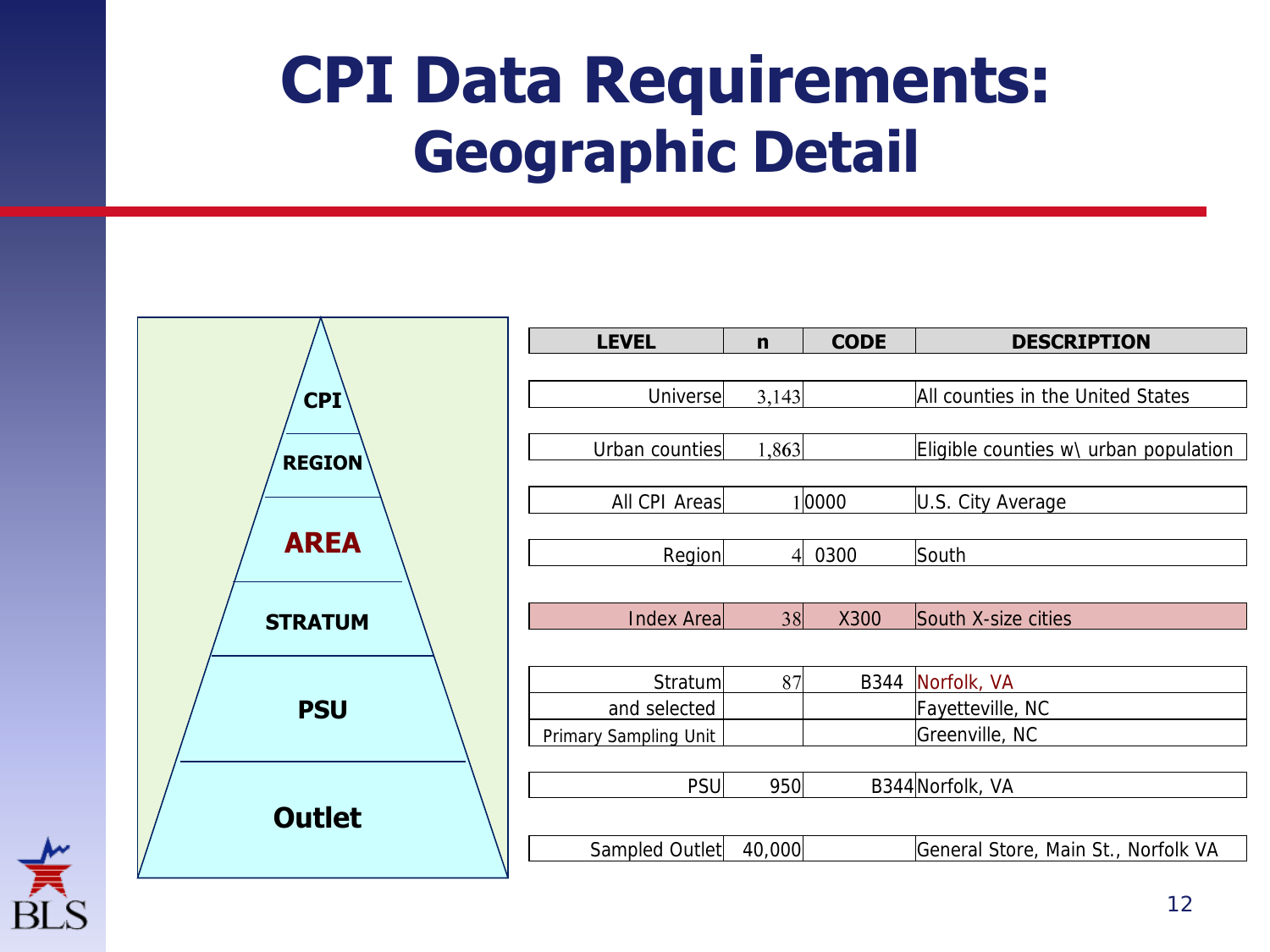### **CPI Data Requirements: Geography**



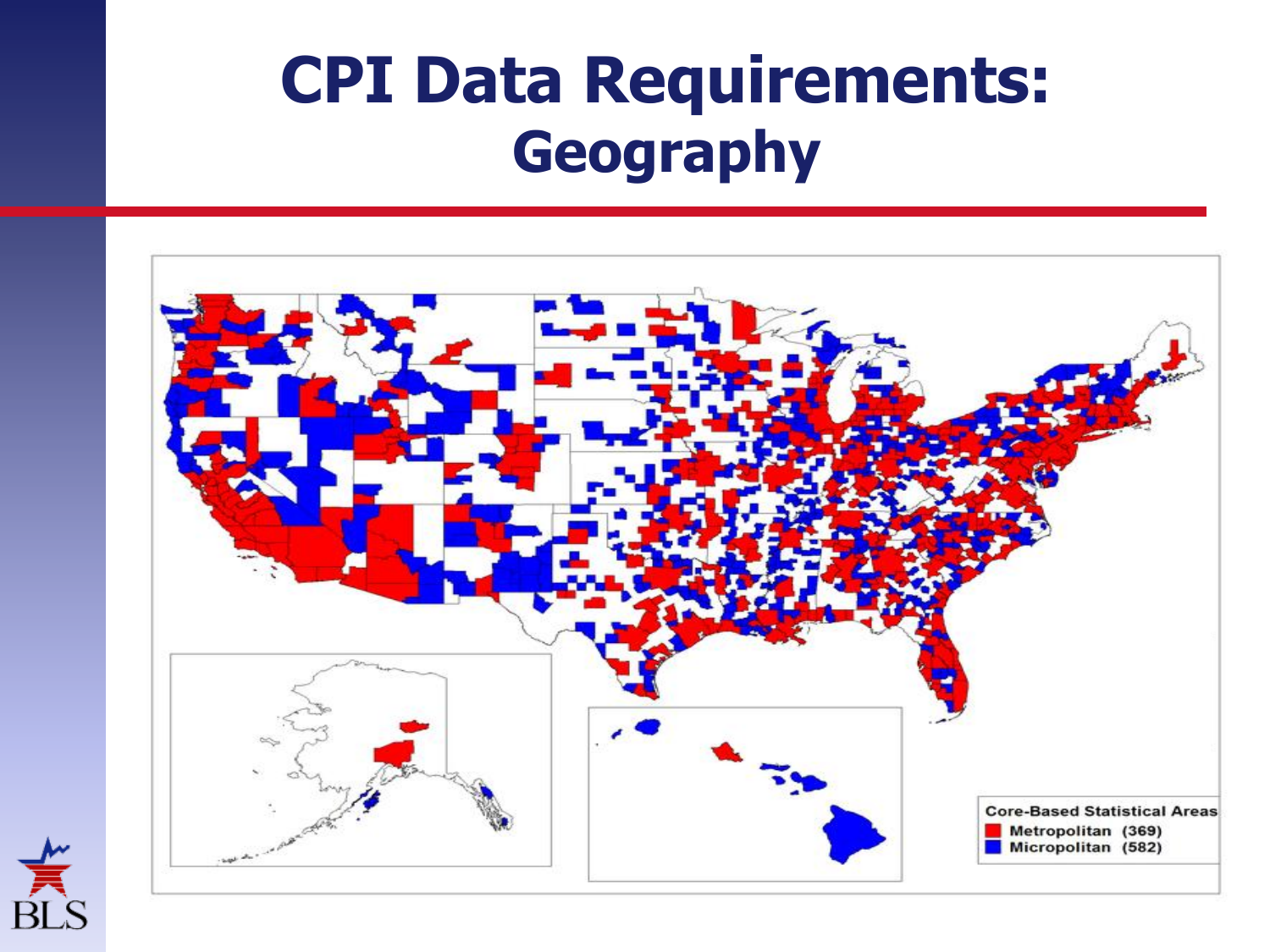### **CPI Data Requirements: Periodicity**

#### **Periodicity**

CPI-U (Urban population)

#### – Base-period expenditures required for Laspeyres index (CPI-U)

- Ideal: previous-month for 'true' Laspeyres
- Current: annualized expenditures from 2-year lagged biennial period
- Monthly expenditures required for Tornqvist index (C-CPI-U)
	- Ideal: publish 2-3 weeks after end of calendar month
	- Current: publish 14-25 months after end of calendar month; annualized CPI-U expenditures used in Geometric Mean index for preliminary versions of C-CPI-U, until final monthly weights become available

#### ▶ CPI-W and CPI-E

– Same periodicity requirements as CPI-U

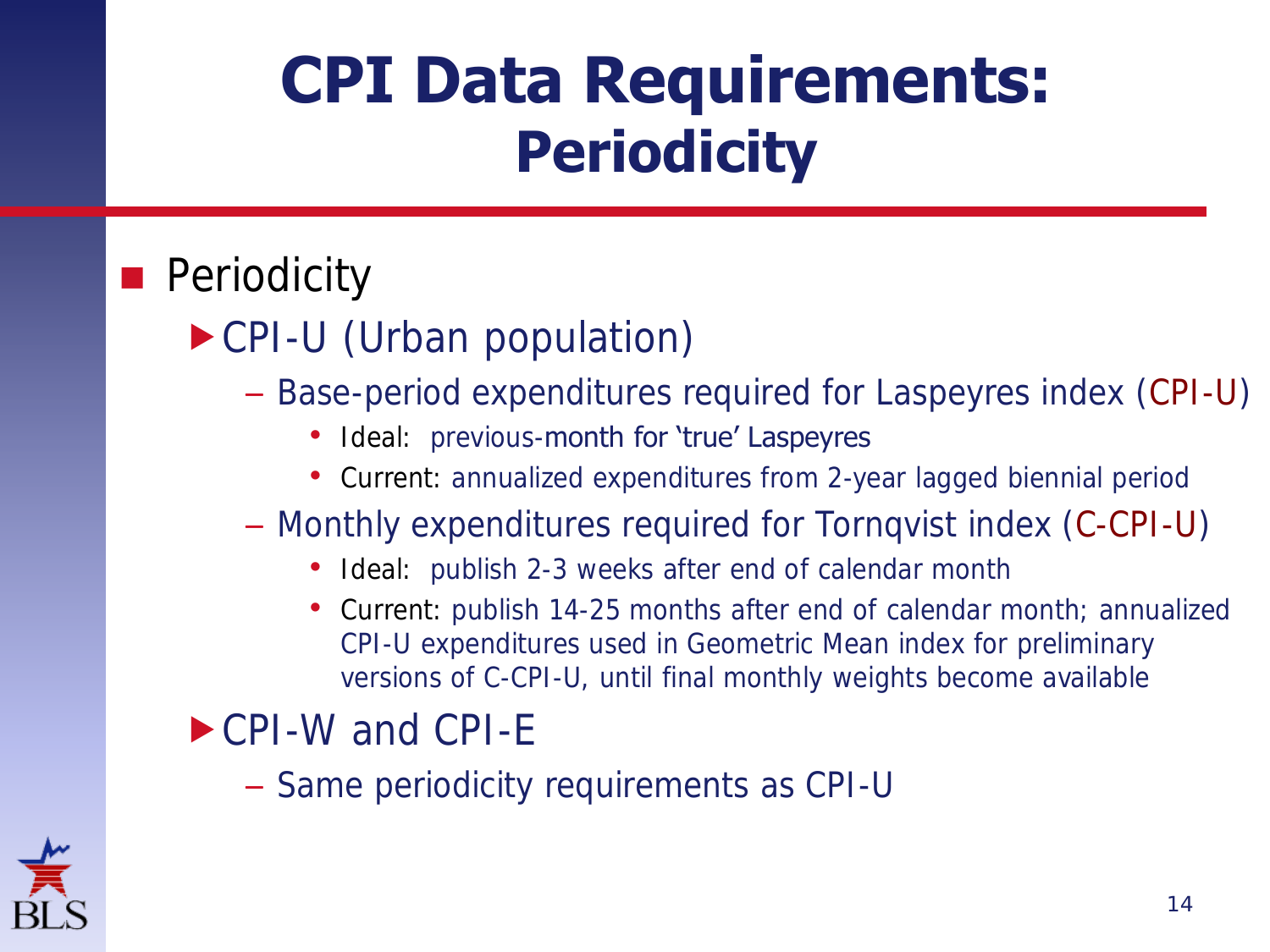### **CPI Data Requirements: Item Sample Selection**

#### **Four-year sample life:**

**Each ITEM-PSU 'cell' has a new sample selected once every** 4 years; once initiated into the Pricing Survey, each sampled quote is priced monthly or bimonthly for 4 years

#### **Multi-step sample selection process:**

- ▶ Select a sample of outlets to represent each PSU (TPOPS)
- Select ELI's to represent each ITEM STRATA
	- 70% of ITEMs are single-ELI
	- 30% require ELI selection based upon expenditures (CE)
- ▶ Combine selected ELIs with selected outlets
- ▶ Select a unique, well-specified good or service (quote)

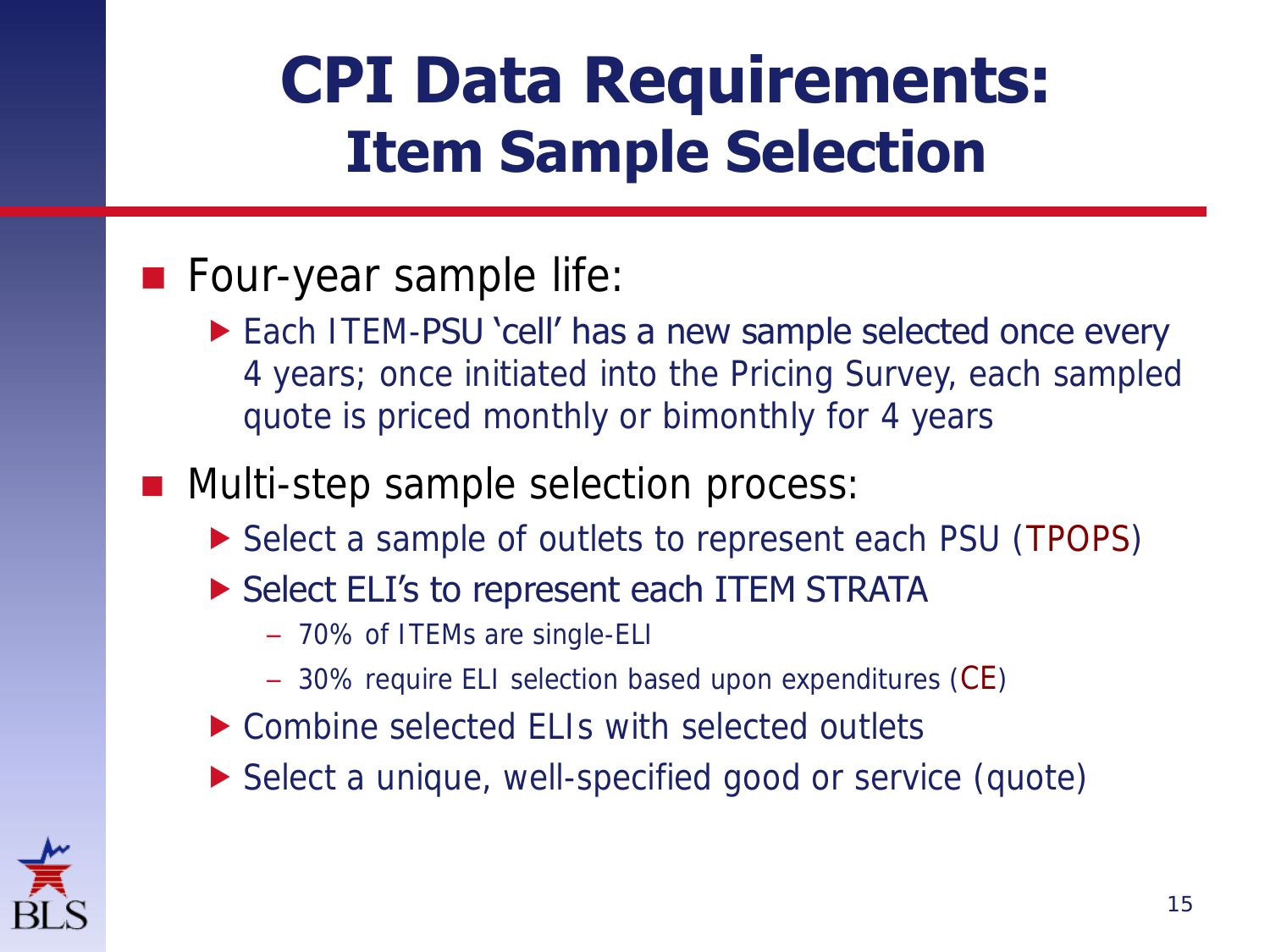## **CPI Data Requirements: Item Sample Selection - Example**

- ITEM = Major Appliances (HK01)
- PSU = Washington, DC (A312)
- SAMPLE ROTATED = August 2011
- $\Box$  OUTLET HITS = 2
- $\blacksquare$  ITEM HITS = 4
- $\Box$  TOTAL SAMPLE SIZE = 8

CE data from years 2007 and 2008 used to calculate selection probabilities

|                | <b>IELI</b>  | <b>TITLE</b>             | #<br><b>Reports</b><br>(A312) | # Reports<br>(South<br><b>Region)</b> | <b>Share of Total</b><br><b>Expenditures</b> | <b>Selected</b><br><b>ELIs</b> |
|----------------|--------------|--------------------------|-------------------------------|---------------------------------------|----------------------------------------------|--------------------------------|
| $\overline{1}$ | <b>HK011</b> | Refrigerators & Freezers | 19                            | 401                                   | 14.8%                                        |                                |
| $\overline{2}$ | <b>HK012</b> | Washers & Dryers         | 34                            | 661                                   | 65.9%                                        |                                |
| 3              | <b>HK013</b> | Ranges & Cooktops        | 11                            | 215                                   | 4.6%                                         |                                |
| $\overline{4}$ | HK014        | Microwave Ovens          | 14                            | 328                                   | 14.7%                                        |                                |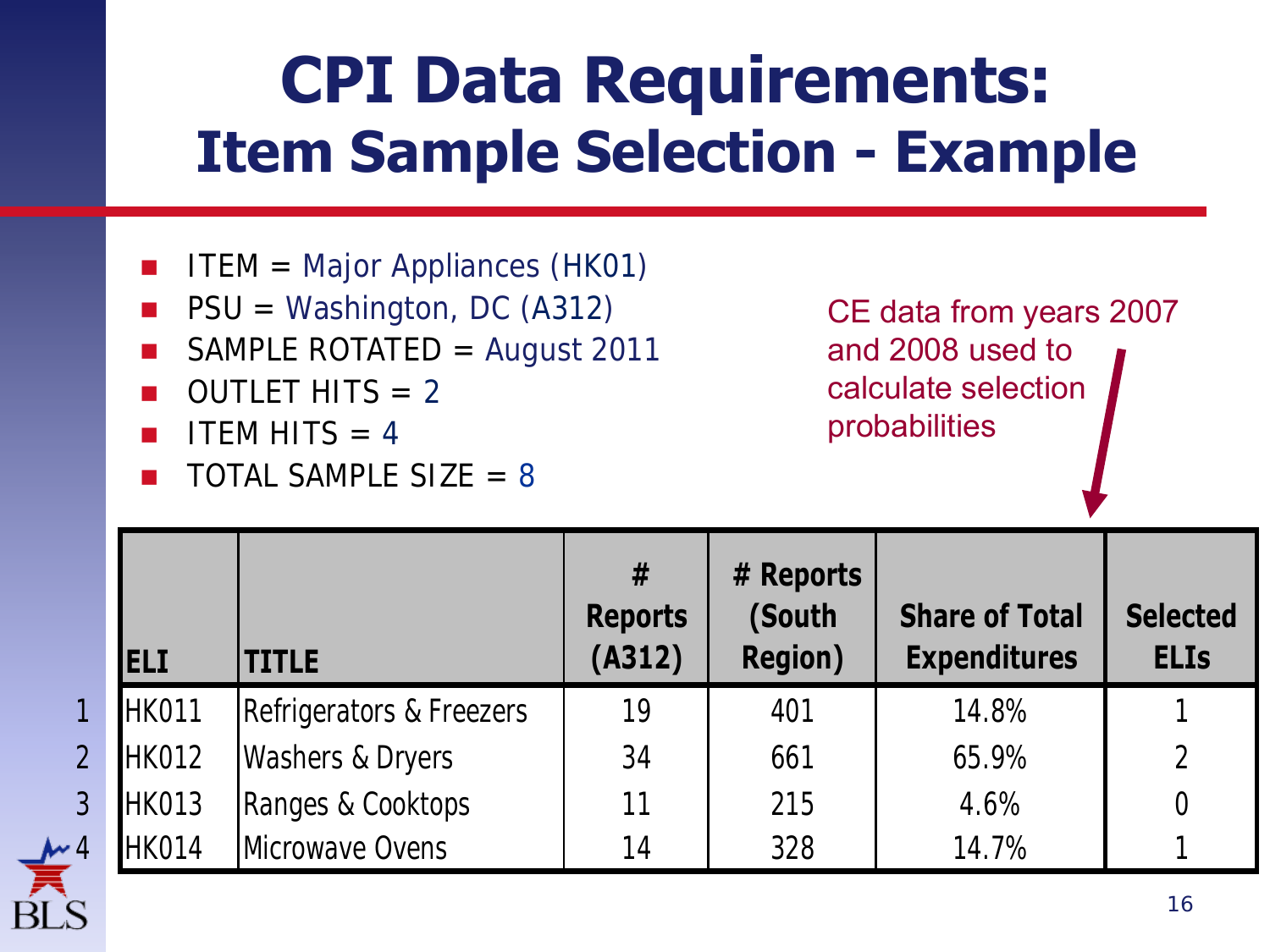# **CPI Data Requirements: Item Sample Selection - Example**

- $\blacksquare$  ELI = Washers and Dryers (HK012)
- CLUSTERS
	- ▶ 01b Washers
	- ▶ 02b Dryers
- SPECS (for Washers)
	- **Type** 
		- o Top-loading or front-loading
	- ▶ Brand
	- ▶ Capacity in cubic-feet
	- ▶ Control interface
	- Screen type
	- ▶ Control types
	- **Manufacturer warranty**
- Number of wash cycles
- Special wash cycles
- Max spin speed
- Number of water levels
- Automatic dispensers
- ▶ Washtub material
- ▶ Color
- ▶ Country of origin

17

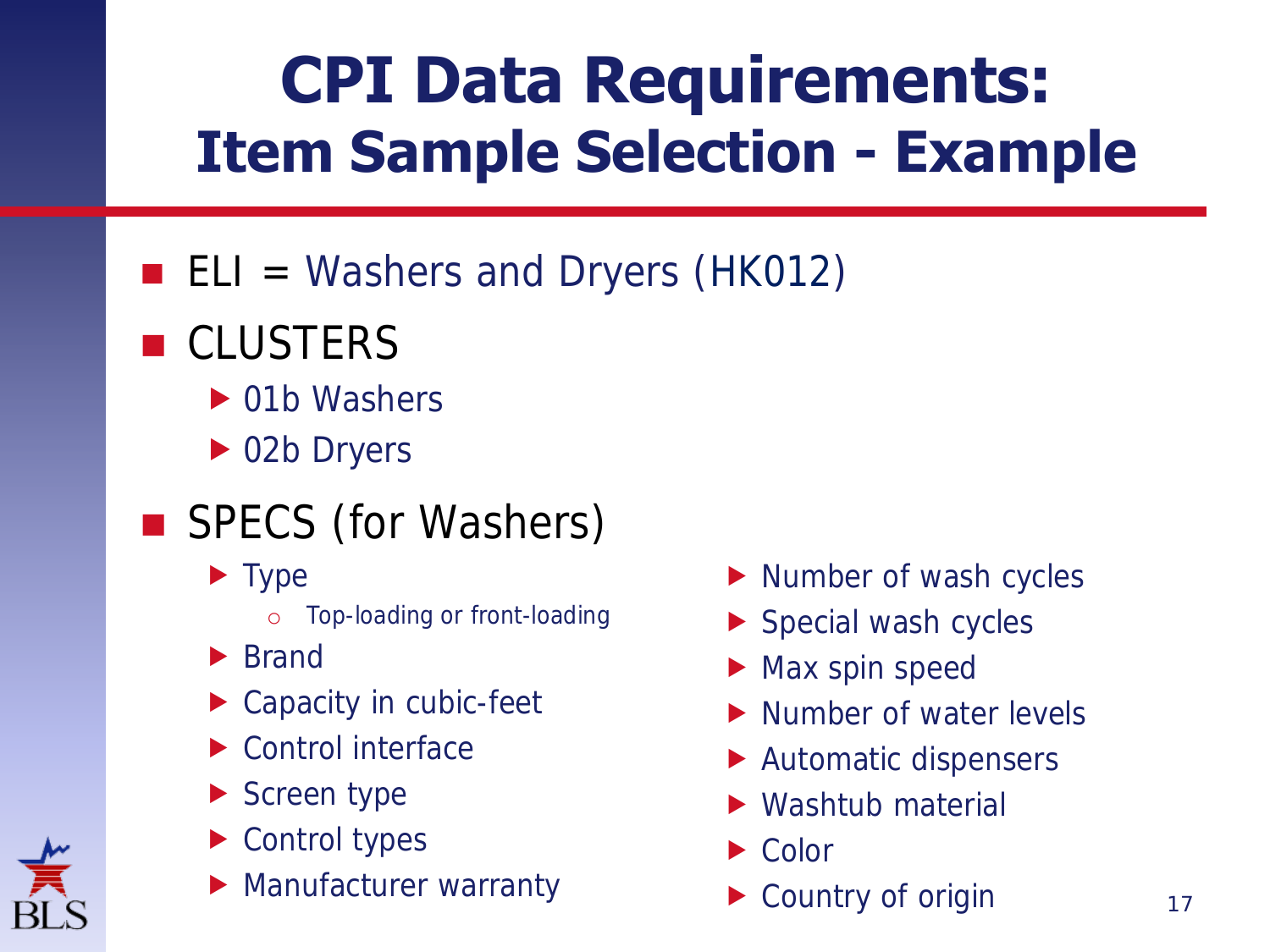# **CPI Data Requirements: Adjustments**

- Insufficient expenditures collected at required consumption item detail
	- Motor Fuels
		- CPI requires expenditures for 5 ELIs:
			- 3 Gasoline ELIs: Regular Unleaded, Mid-grade, Premium
			- 2 Alternative Fuel ELIs: Diesel, Other Motor Fuels
		- Sales data from C&S Survey used to allocate CE total into the 5 required ELIs
	- ▶ Food at home items
		- Diary is exclusive source for 61 ITEM STRATA, but excludes trip expenses
		- Global food questions from Interview used to adjust Diary reports
	- ▶ Medical Care
		- CPI requires net out-of-pocket expense, but outlays and reimbursements collected separately and unmatched in CE
		- Aggregate totals for calendar year used to estimate net expense for each CU

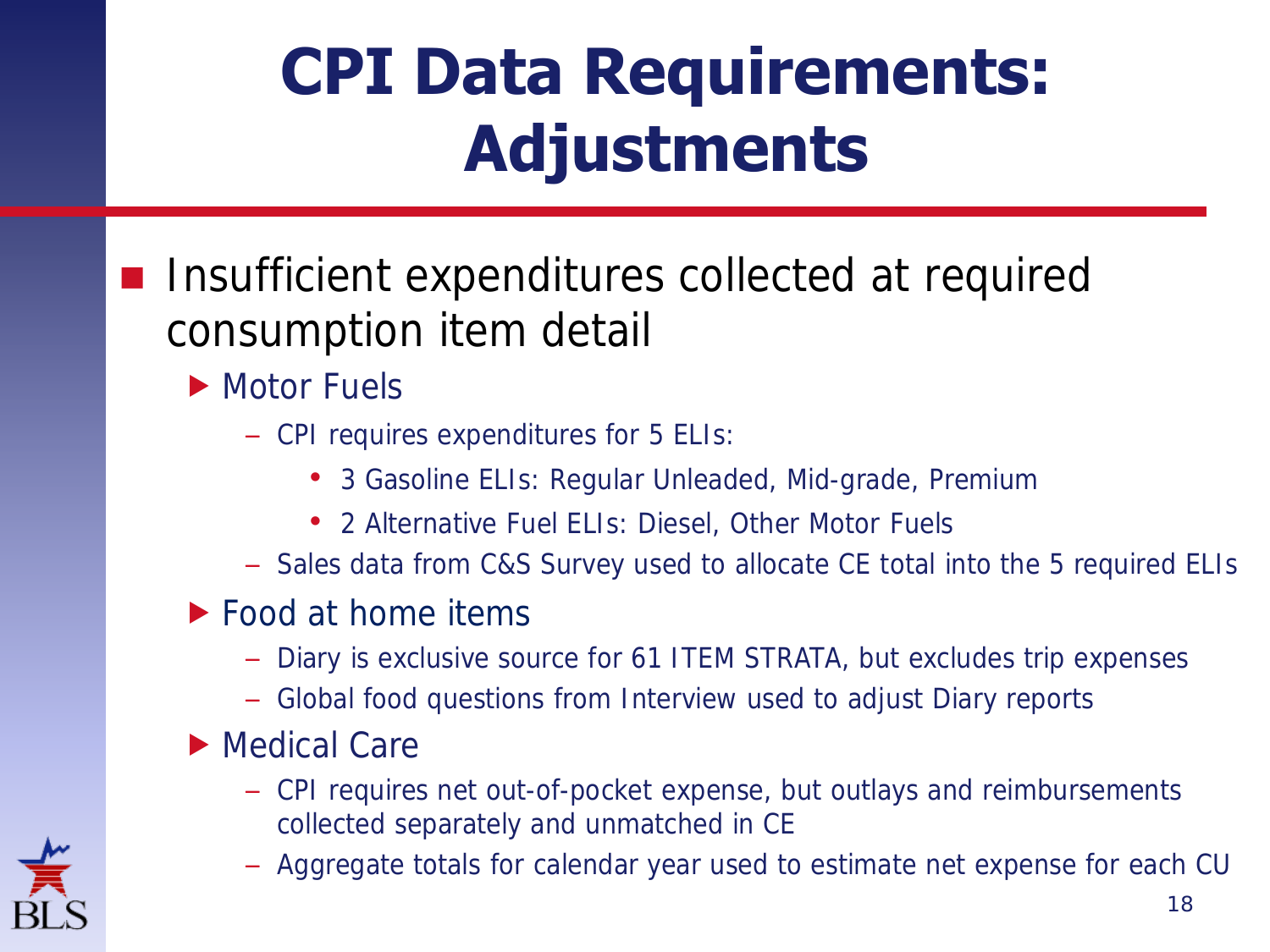### **CPI Data Requirements: Adjustments**

#### Insufficient Sample Size

- ▶ Base-period Expenditures for CPI-U, CPI-W, and CPI-E
	- Annual estimates required, for each elementary ITEM in each elementary AREA
	- Currently, a two-year period is used to produce annualized CPI-U, CPI-W, and CPI-E expenditure weights
	- Each ITEM-AREA expenditure estimate is also composite-estimated with the corresponding ITEM-REGION-SIZE expenditure estimate, to lower variance

#### Monthly Expenditures for C-CPI-U

- Required for each elementary ITEM in each elementary AREA
- For each ITEM, data are summed to the U.S. level each month, then allocated into the 38 areas using rolling 12-month period allocation factors

#### ▶ ELI Selection Probabilities for Item Sample Selection

- Required at the ELI-PSU level, annually
- Currently, annualized probabilities are derived at the ELI-REGION level, using two-years of CE data

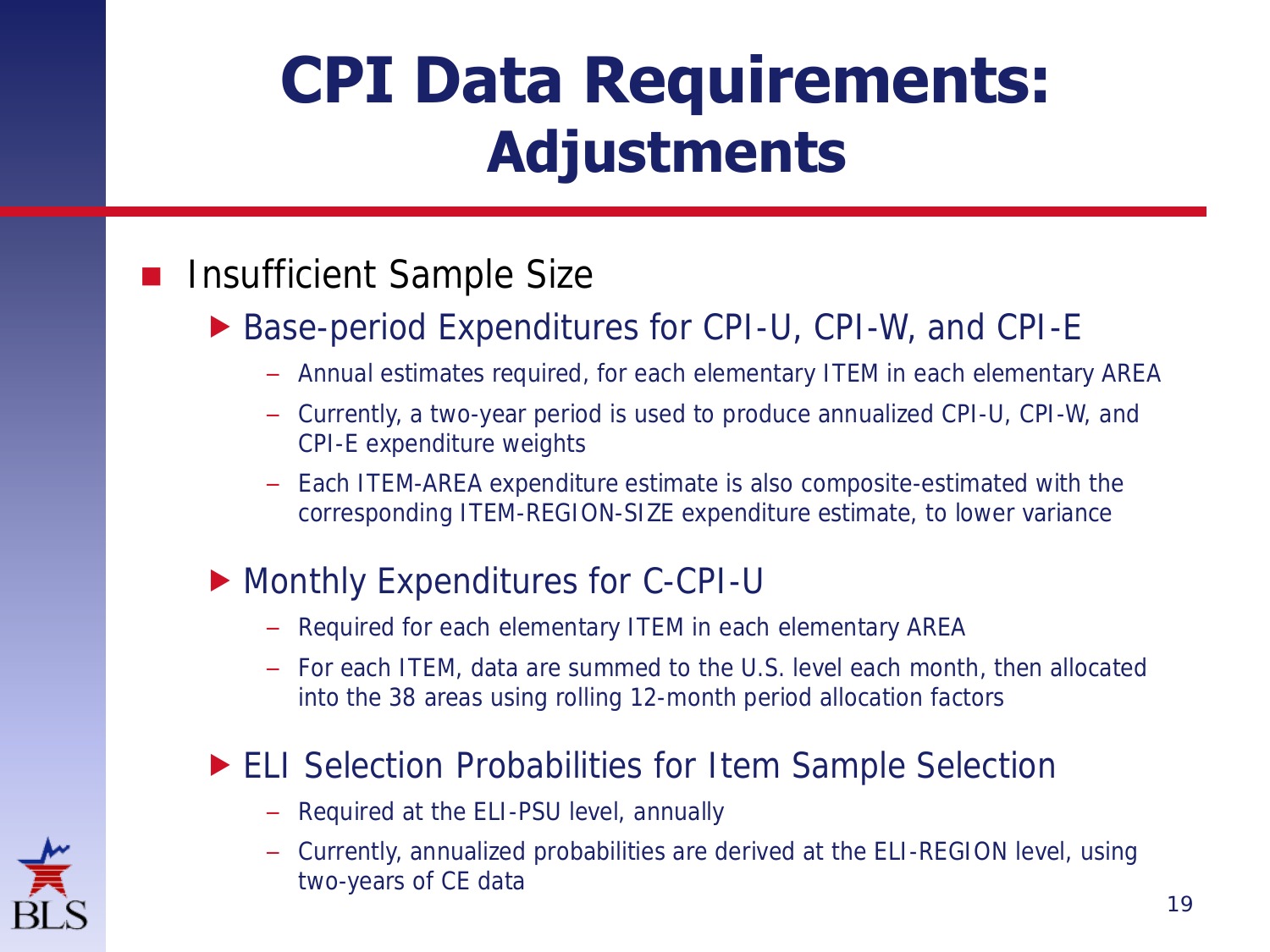### **CPI Data Requirements: Sample Size**

#### CE sample size per year, 2007-2008

|                 | <b>INTERVIEW</b>  |                | <b>DIARY</b>   |                |
|-----------------|-------------------|----------------|----------------|----------------|
|                 |                   | Unique         |                | Unique         |
|                 | <i>Interviews</i> | Consumer Units | <b>Diaries</b> | Consumer Units |
| $CPI-U$         | 25,520            | 13,111         | 12,758         | 6,890          |
| CPI-WI          | 7,343             | 3,836          | 4,882          | 2,057          |
| $\bigcap P$ l-F | 6,655             | 3,283          | 3,517          | 52             |

#### Per Elementary Area:

|                                | <b>INTERVIEW</b> |                          | <b>DIARY</b>   |                                 |
|--------------------------------|------------------|--------------------------|----------------|---------------------------------|
|                                | Interviews       | Unique<br>Consumer Units | <b>Diaries</b> | Unique<br><b>Consumer Units</b> |
| $CPI-U$                        | 672              | 345                      | 336            | 81                              |
| $CPI-WI$                       | 193              | 101                      | 128            | 54                              |
| $\mathbb{C}$ PI-F $\mathbb{C}$ | 175              | 86                       | 93             | 46                              |

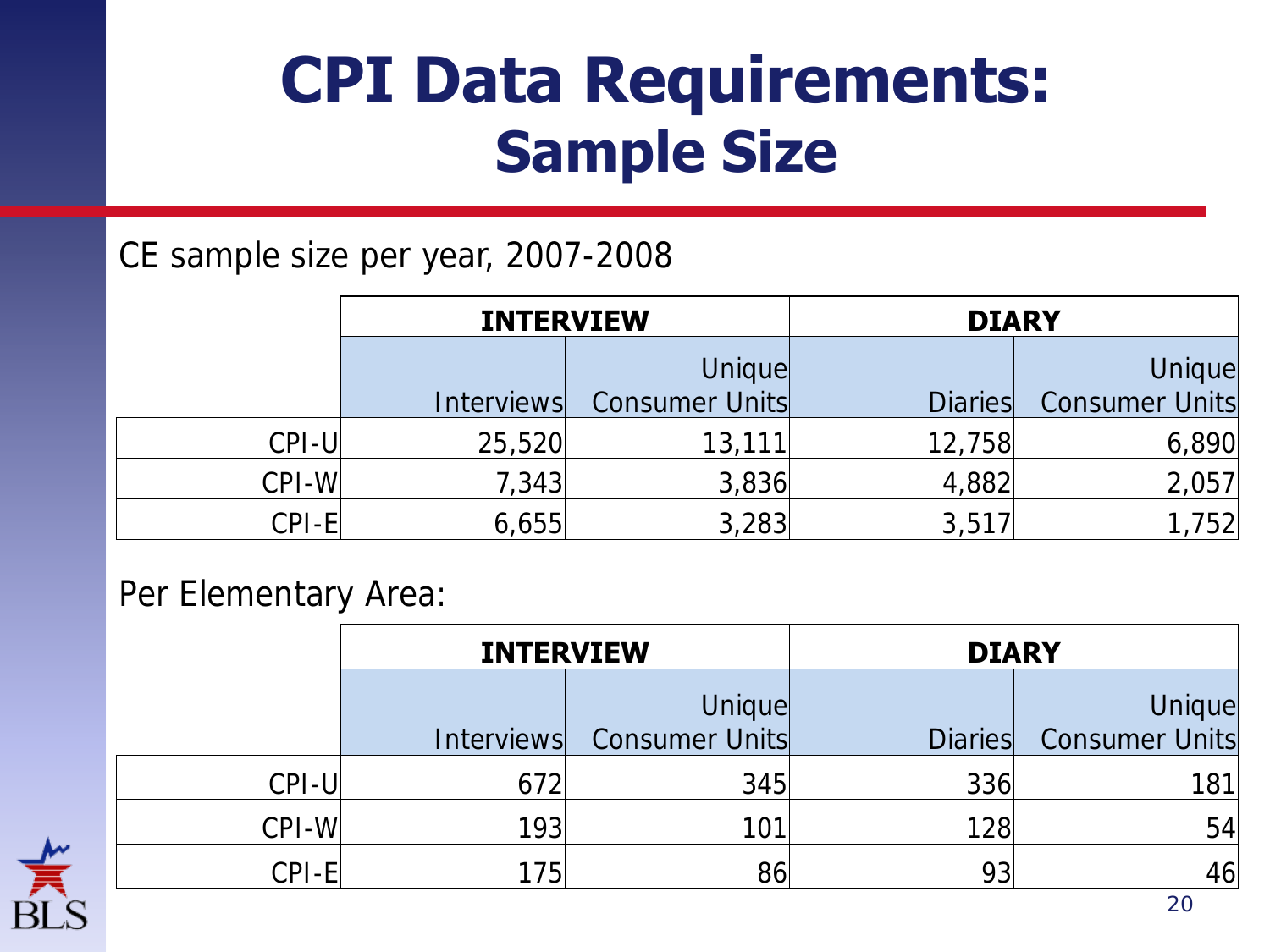#### **CPI Data Requirements: Sample Size**

Number of CE expenditure records per elementary CPI cell, 2007-2008

|                           | <b>Item-Area-</b><br><b>Biennial</b> | <b>Item-Area-</b><br><b>Monthly</b> |
|---------------------------|--------------------------------------|-------------------------------------|
| Minimum                   | $\bm{0}$                             | $\Omega$                            |
| 10%                       | 11                                   | $\Omega$                            |
| 25%                       | 34                                   | 1                                   |
| Median 50%                | 99                                   | 5                                   |
| 75%                       | 318                                  | 16                                  |
| 90%                       | 1,221                                | 60                                  |
| Maximum                   | 24,354                               | 1,266                               |
| % of cells with 0 reports | 1.5%                                 | 15%                                 |
| % of cells < 30 reports   | 22%                                  | 83%                                 |



21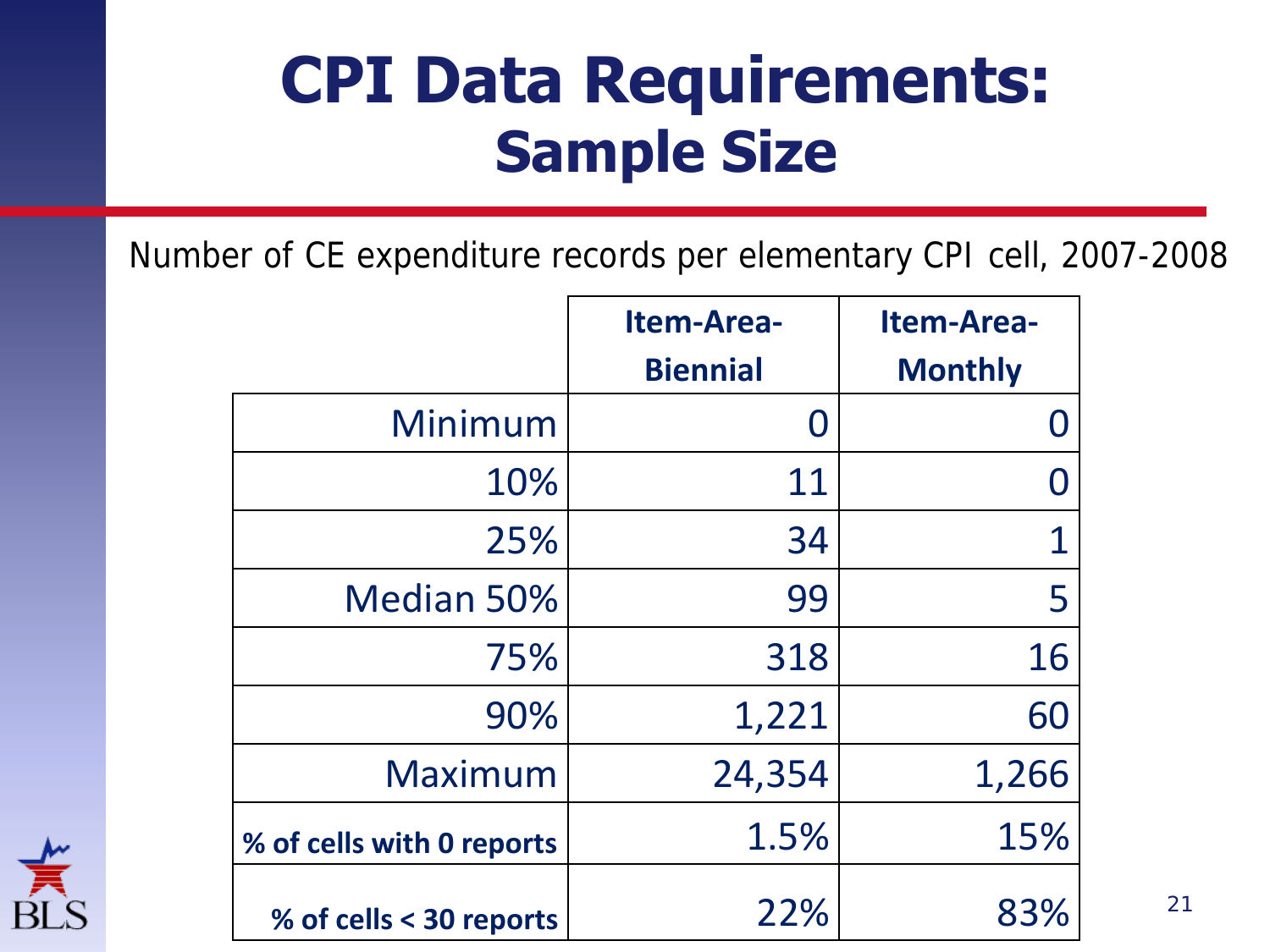# **CPI Data Requirements: Summary**

#### Weights for Index Estimation:

- Annual expenditure detail for matrix of elementary item-area cells:
	- $-$  211 ITEMs x 38 AREAs = 8,018 cells
	- Urban (CPI-U), Wage-earner (CPI-W), and Elderly (CPI-E) populations
- Monthly expenditure detail for same elementary matrix
	- Urban population only (C-CPI-U)
- Weights for Item Sample Selection:
	- Annual expenditure detail for matrix of 303 ELIs x 87 PSUs
		- Urban population only

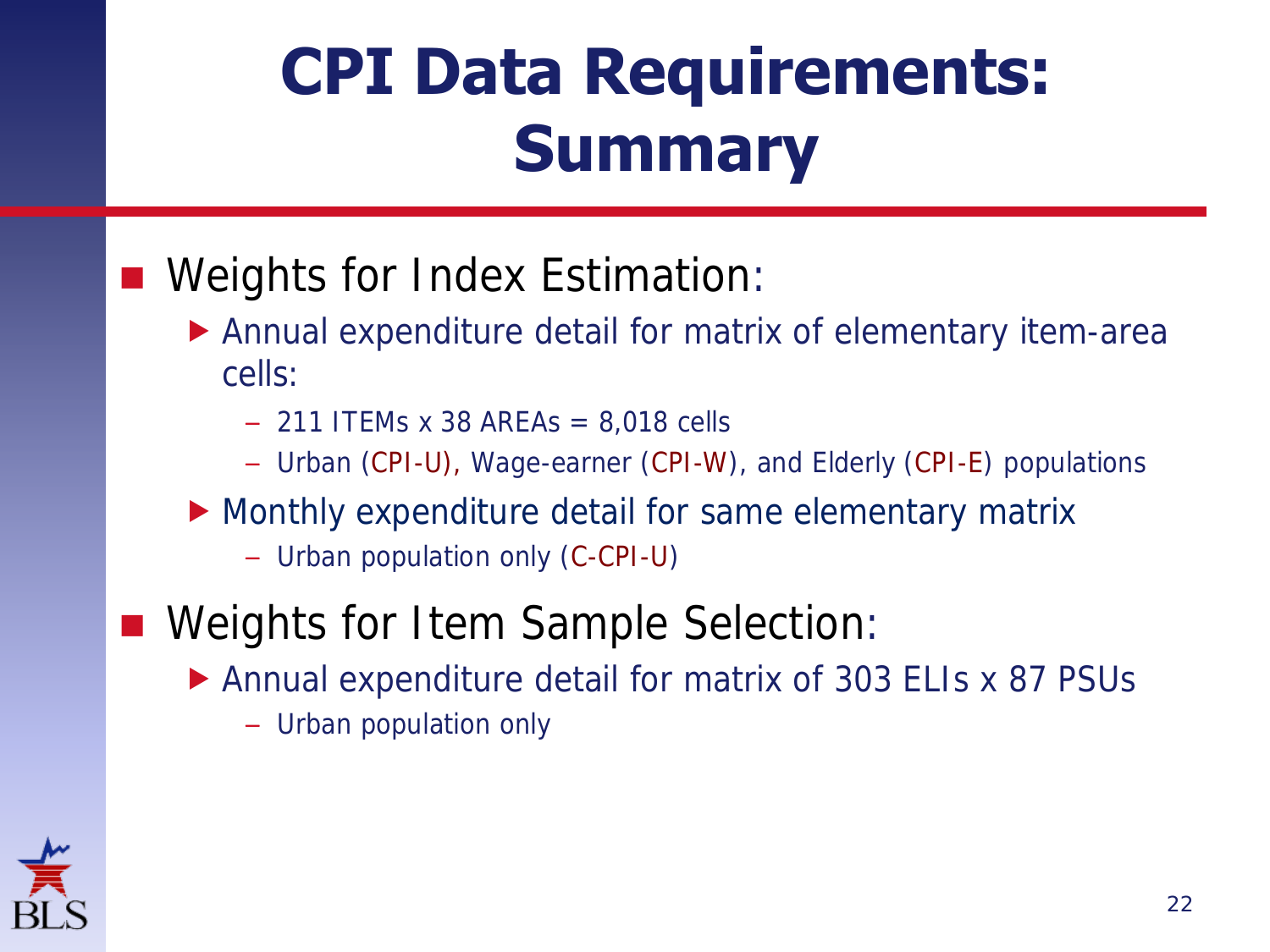# **Possible Future CPI Information Needs**

- Use of CE to identify the frame or a portion of the frame of retail outlets for collection of prices in the C&S Pricing Survey
	- ▶ Need to improve or replace the Telephone Point of Purchase Survey (TPOPS)
	- ▶ Possible use of the Census of Retail Trade, Centers for Medicare and Medicaid Services data, and other administrative sources for a portion of TPOPS.
	- ▶ Use of CE or some other survey to collect the balance of retail outlet information.

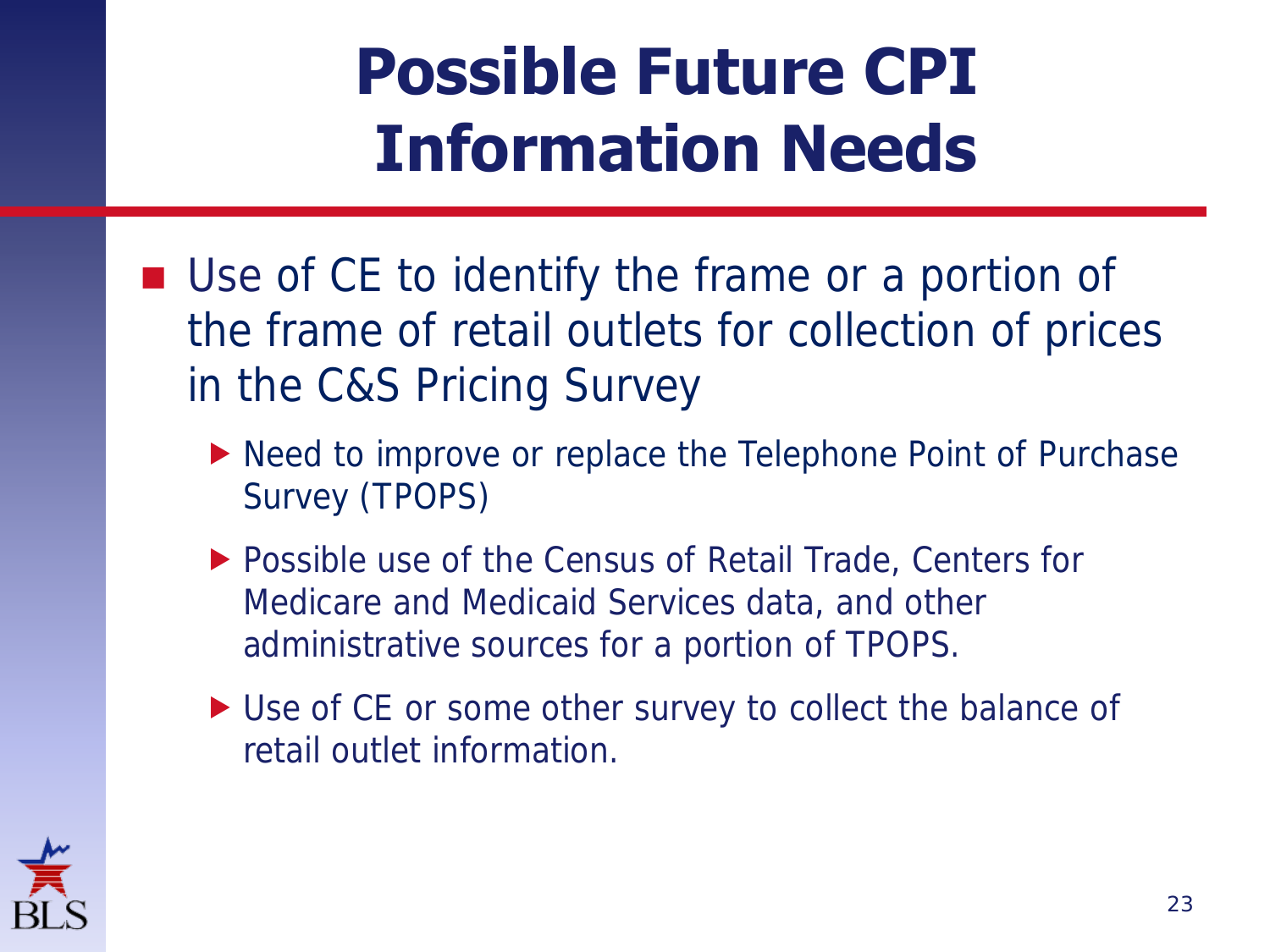# **Possible Future CPI Information Needs**

- Use of CE to collect key price-determining characteristics (SPECS) of exactly what is purchased
	- **Process of collecting information on sales from store managers** is difficult and burdensome
	- ▶ CE data at the CLUSTER or SPEC level could absorb some of the burden now on the C&S respondent
	- Would allow separate item sample selection for the CPI-W and CPI-E
	- If performed in conjunction with collecting the point-ofpurchase, could permit separate outlet sample selection for CPI-W and CPI-E

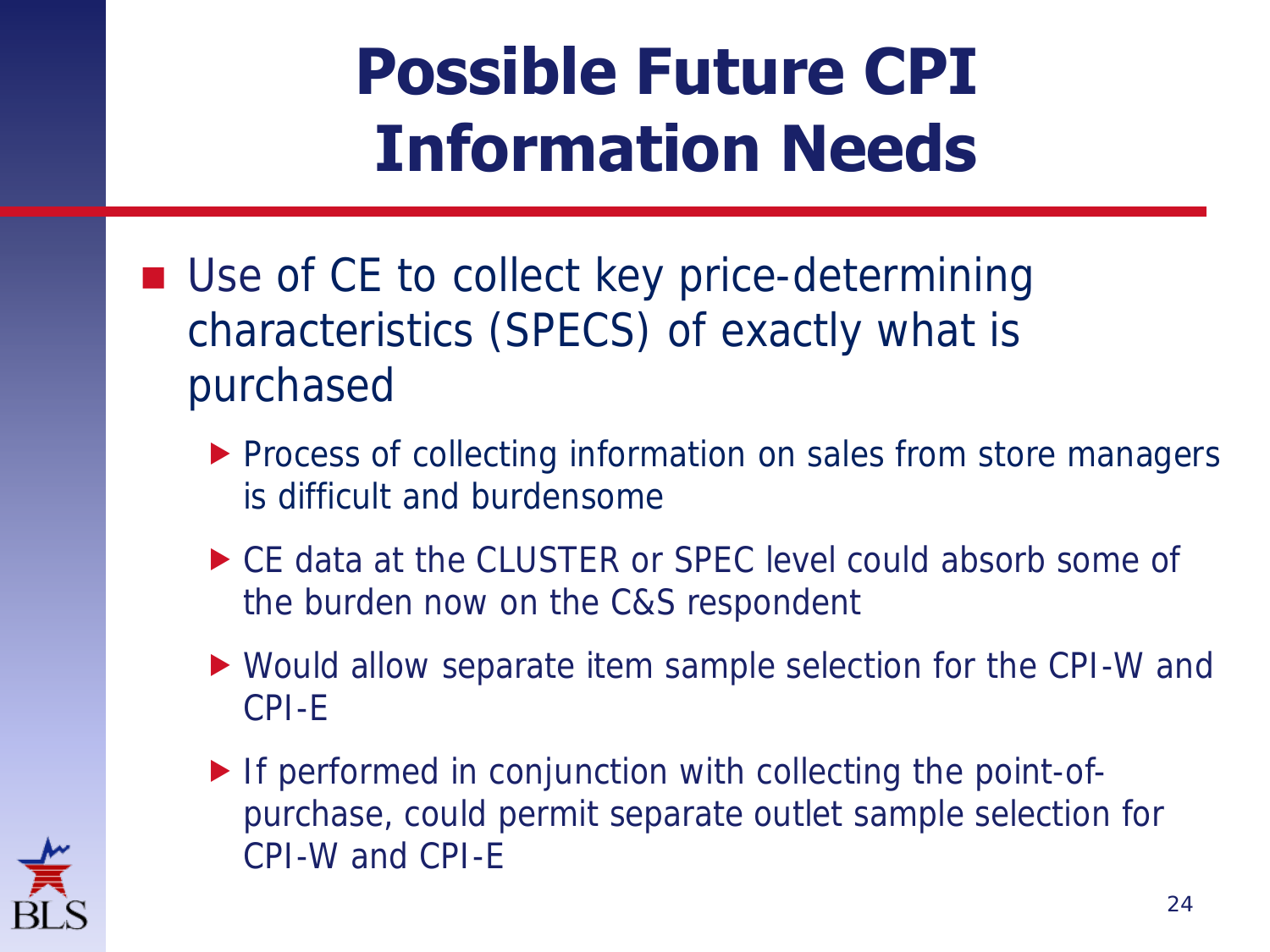# **Possible Future CPI Information Needs**

#### Sample size

- Adequate to support annual ELI-PSU expenditure detail, for the urban population
- Adequate to support monthly ITEM-AREA expenditure detail, for the urban population
- Adequate to support various demographic indexes

#### **Timeliness**

Ideal goal: receipt of data for calendar month (t) by the end of the first week of following month

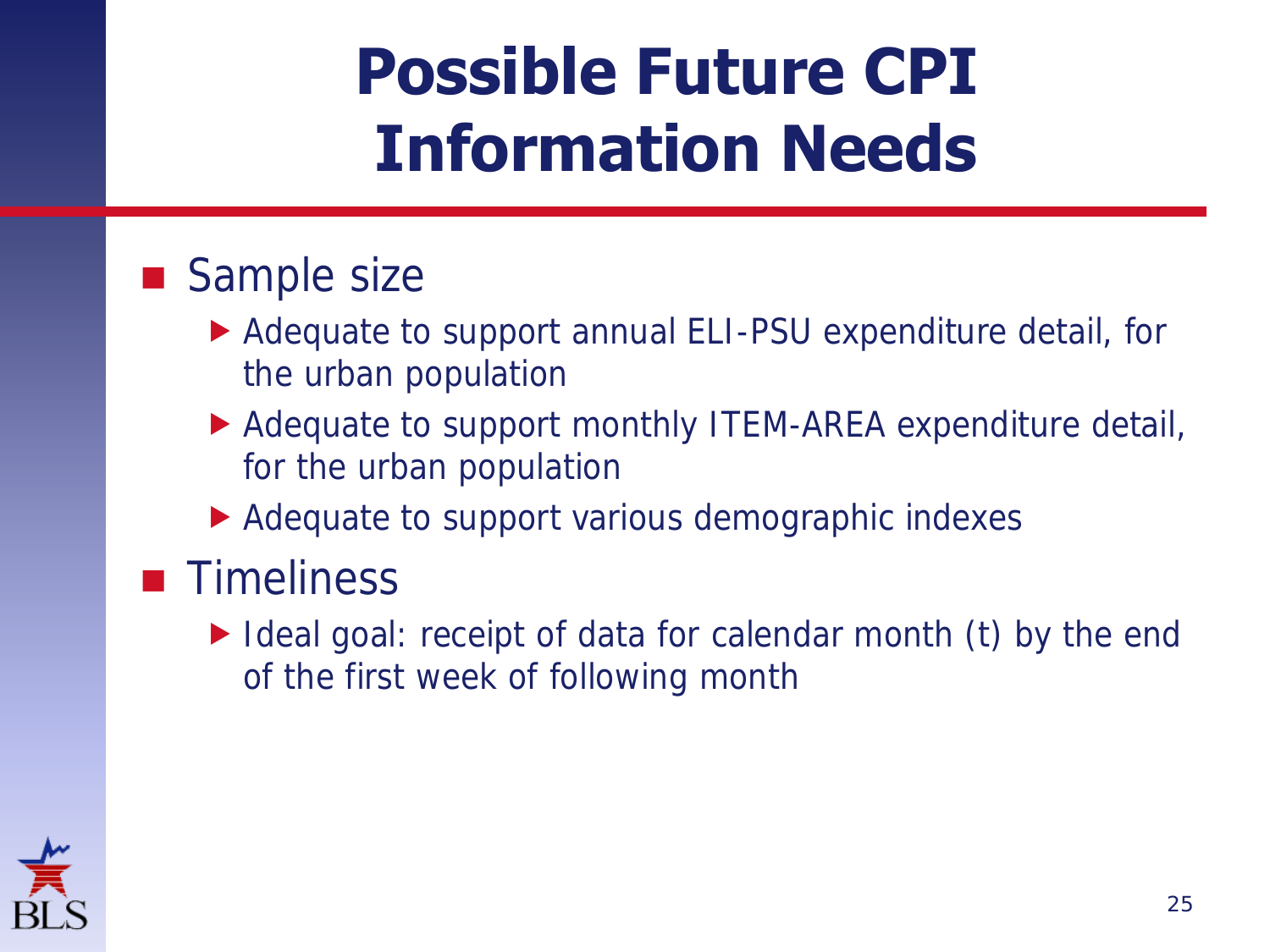# **CPI Item Weights**

Relative importance of CPI Item Strata, 2005-2006 Biennial Period



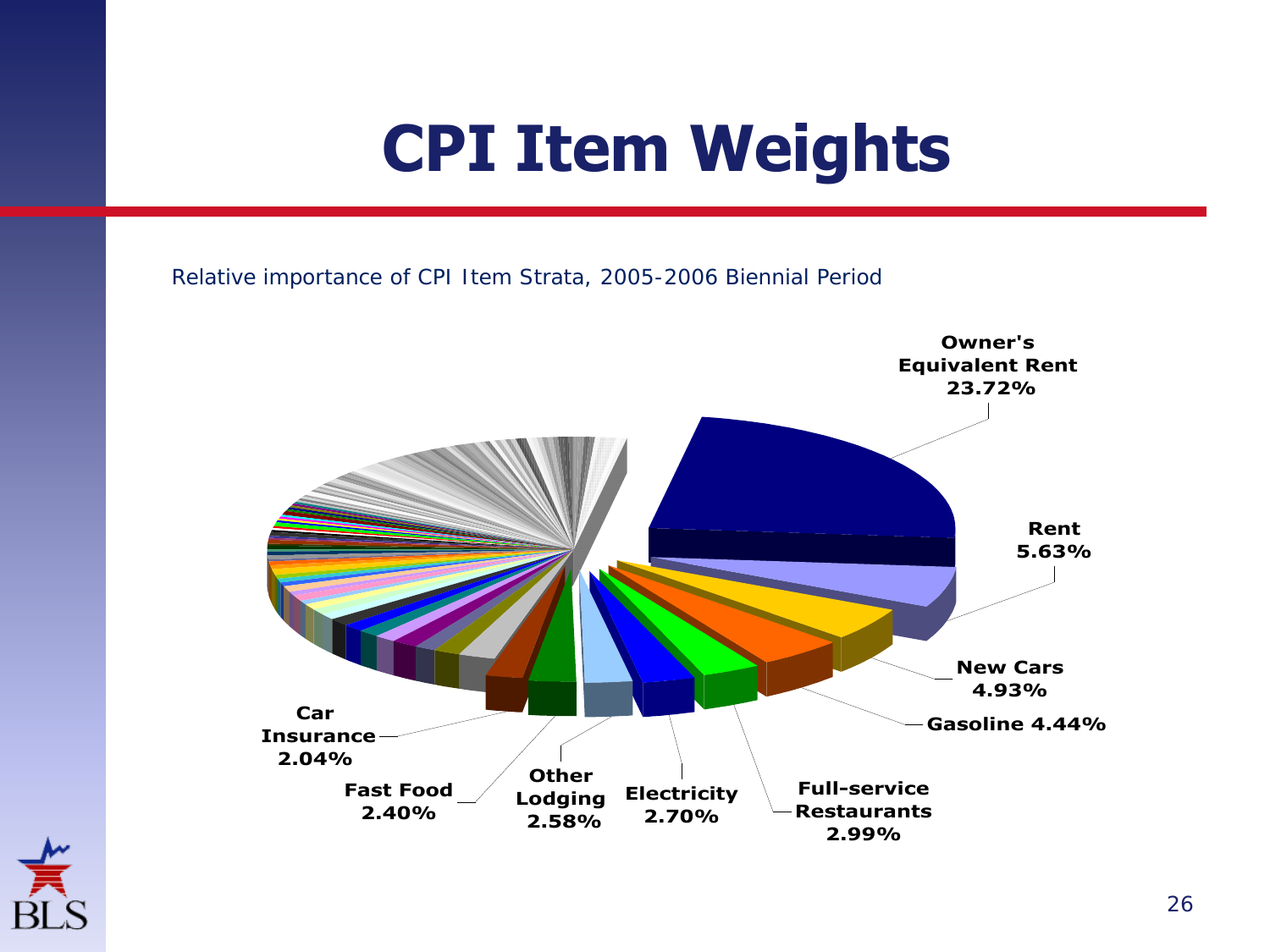### **Importance of Weights**



Relative Importance of Gasoline in Washington, DC